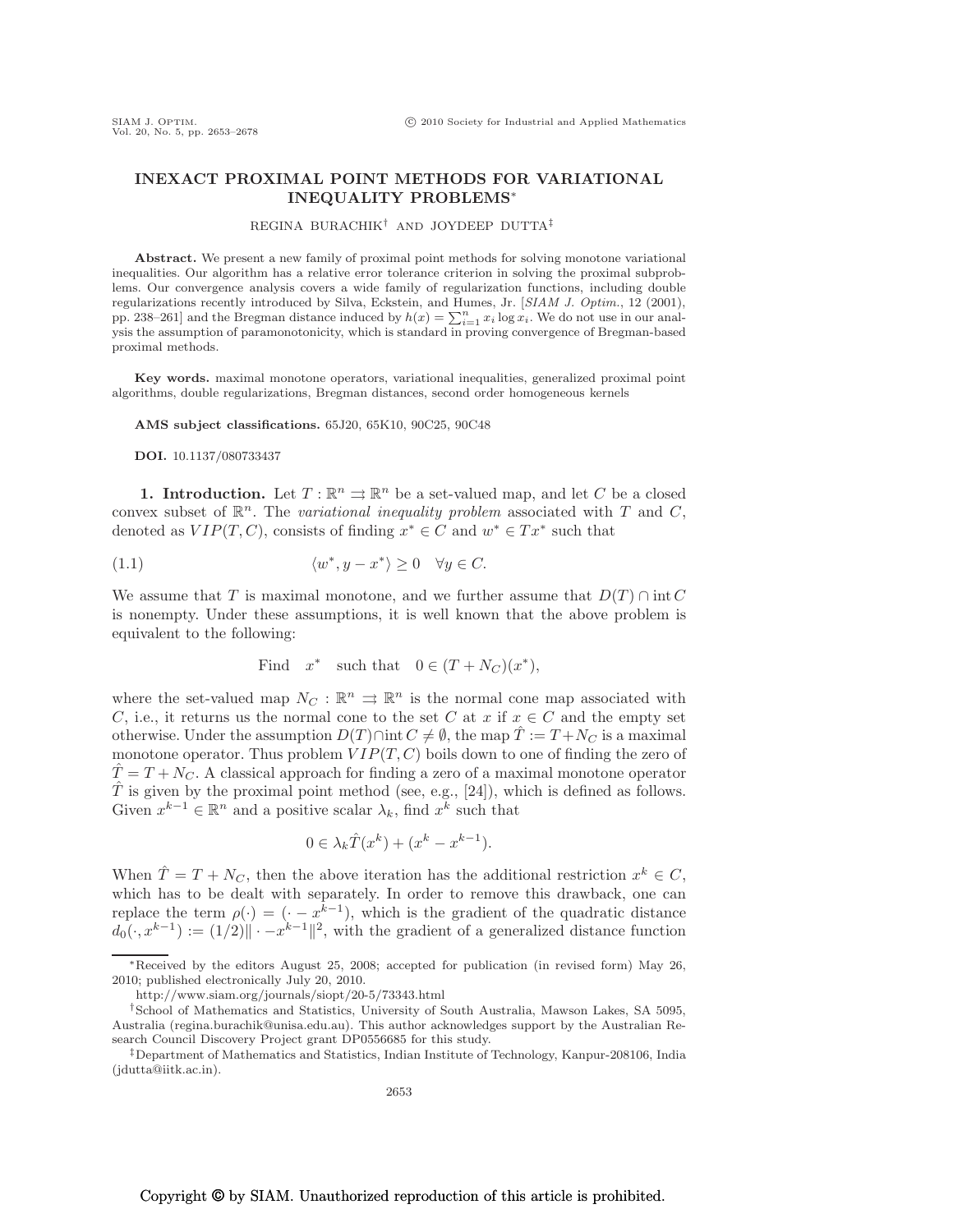$d(\cdot, x^{k-1})$ , specifically chosen so that  $x^k$  is forced to be in the interior of C. Using the fact that  $\hat{T} = T$  in the interior of C, the proximal iteration becomes

$$
0 \in \lambda_k T(x^k) + \nabla_1 d(x^k, x^{k-1}),
$$

where  $\nabla_1 d$  stands for the gradient of  $d(\cdot, \cdot)$  with respect to the first variable. The so-obtained methods are called *generalized proximal methods* (GPPMs). Well-known examples of these regularizing functionals are the Bregman distances (see, e.g., [1, 9, 14, 16, 22, 26]),  $\varphi$ -divergences (see [30, 7, 19, 20, 21, 31, 32]), log-quadratic distances (also known as second order homogeneous kernels) [4, 5], and double regularizations, which extend the latter ones, and were recently introduced in [17].

An implementable scheme of generalized proximal methods must be able to accept inexact solutions of the subproblems. Many such inexact proximal point schemes have been devised for variational inequalities. There are mainly two ways in the literature for devising inexact schemes of GPPMs. One of them uses *summable error analysis* (see, e.g., [3, 4, 5, 8, 18]), which means that the infinite sum of all errors is finite. The drawback of this approach is that the summability assumption may force high accuracy for accepting iterates at early stages of the algorithm. The other, more recent, approach is based on *relative error analysis* (see, e.g., [28, 29, 26, 13]). This latter approach may be more convenient from the computational point of view because it allows iterations which are more tolerant to errors.

Our aim is to provide a convergence analysis for inexact generalized proximal methods, which includes (i) the Bregman distance induced by  $h(x) = \sum_{i=1}^{n} x_i \ln x_i$ , (ii) log-quadratic distances, and (iii) double regularizations. Moreover, our analysis does not require paramonotonicity of  $T$ , which is a standard assumption for convergence of Bregman-based proximal methods (see, e.g., [26, 9]). Our analysis considers two kinds of relative error criteria. The first one (see Definition 3.1) is for a proximal methods with double regularizations, and it extends the one used in [13] for second order kernels. The second criterion (see Definition 3.2) is for the proximal method with the Bregman distance induced by the function  $h(x) = \sum_{i=1}^{n} x_i \ln x_i$ . We show in section 6 that the use of the enlargement of  $T$  and the relative error analysis allows a simple implementation of the step given by Definition 3.2. To our knowledge, this specific implementation is not available for related algorithms in the literature such as the one in [27]. We also show that when the Bregman distance is quadratic, then our algorithm is equivalent to the hybrid inexact proximal method as given in [28]. In this way, the same inexact step can be used to analyze very different schemes, such as the ones induced by log-quadratic, double regularizations, and pure quadratic regularizations. Note also that we do not require paramonotonicity of  $T$ . The latter assumption is restrictive in the sense that important kinds of maximal monotone maps are not paramonotone. The subdifferential of a convex function is paramonotone, but the subdifferential of a saddle function is not. We describe now the main differences between our methods and related ones in the literature. A convergence analysis for proximal methods without paramonotonicity was presented by Silva, Eckstein, and Humes, Jr. in [27]. The latter analysis covers the case of the Bregman distance induced by the function  $h(x) = \sum_{i=1}^{n} x_i \ln x_i$ . The differences between the method in [27] and the one in the present paper are as follows. First, the error analysis used in [27] is summable (see [27, Assumption 4.4]). Second, the step in [27] uses the given operator T, while ours uses the enlargement of  $T$  (see  $(2.1)$ ), which gives more freedom in the choice of the iterates. Third, we use in the present paper an extragradient step, while in [27] the authors use a "pure" proximal step (see [27, BIPPA]).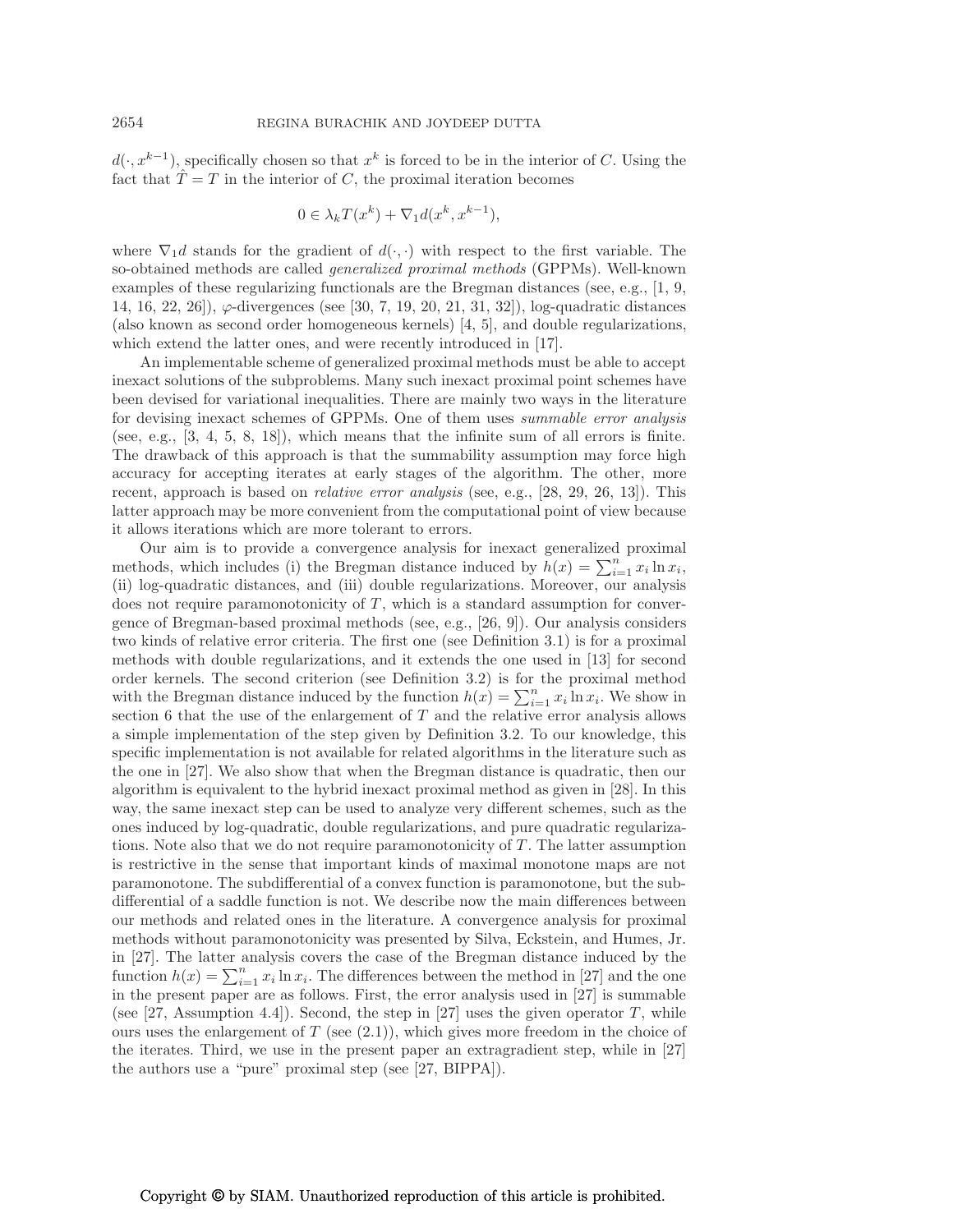In [17], an inexact proximal method is presented for double regularizations. As in [27], summable error analysis is used, the iterations do not involve an extragradient step, and the inexact step does not make use of the enlargement of  $T$ .

We also note that both our method and our error criteria reduce to the one in [13] when the distance is given by a second order kernel.

In our analysis, we will use the concept of *proximal distance*, recently introduced in [3, 2]. Our error criteria are given in terms of the proximal distance and are closely inspired by [13].

The paper is organized as follows. In section 2 we recall basic notions and properties on set-valued maps, proximal distances, and induced proximal distances. Section 3 introduces our generalized proximal point method and the formal definition of approximate solution. In section 4 we provide examples of proximal distances and their associated induced proximal distances. We pay particular attention to the Bregman distance induced by the function  $h(x) = \sum_{i=1}^{n} x_i \ln x_i$ . We also explain how our error criterion is related to the one introduced in [28] in the context of an inexact proximal point scheme with quadratic regularization. We show that our relative error scheme is equivalent to the relative error scheme in [28] when, in particular, we consider the quadratic distance. In section 5 we develop the convergence analysis of our inexact proximal scheme, and we show that the convergence can be achieved without paramonotonicity, including the case of the Bregman distance induced by  $h(x) = \sum_{i=1}^{n} x_i \ln x_i$ . In section 6 we show how our inexact proximal scheme can be easily implemented, even when T is point-to-set, for the constraint  $C = \mathbb{R}^n_+$  and the proximal distance is the Bregman distance induced by the function h above.

2. Basic definitions. Given a subset  $C \subset \mathbb{R}^n$ , we denote by int C its interior and by bdry C its boundary. We use the notation  $\mathbb{R}_{+\infty} := \mathbb{R} \cup +\infty$ . We collect next a few definitions related to point-to-set operators and generalized distances. A pointto-set valued map  $T : \mathbb{R}^n \rightrightarrows \mathbb{R}^n$  is an operator which associates to each point  $x \in \mathbb{R}^n$ a (possibly empty) set  $T(x) \subset \mathbb{R}^n$ . The domain and the graph of a point-to-set valued map  $T$  are defined as

$$
D(T) := \{ x \in \mathbb{R}^n \mid T(x) \neq \emptyset \},\
$$

$$
G(T) := \{(x, v) \in \mathbb{R}^n \times \mathbb{R}^n \mid x \in D(T), v \in T(x)\}.
$$

A point-to-set operator T is said to be *monotone* if

$$
\langle v'-v, x'-x \rangle \ge 0 \ \forall \ v \in T(x), \ v' \in T(x').
$$

A monotone operator is said to be *maximal* when its graph is not properly contained in the graph of any other monotone operator.

To deal with inexact proximal iterations, we use the notion of enlargement of a maximal monotone operator  $T : \mathbb{R}^n \implies \mathbb{R}^n$  (see [8, 12, 11]). Given  $\varepsilon \ge 0$  and  $x \in \mathbb{R}^n$ , the  $\varepsilon$ -enlargement of T at the point x is the set

(2.1) 
$$
T^{\varepsilon}(x) = \{u \in \mathbb{R}^n \mid \langle v - u, y - x \rangle \geq -\varepsilon \ \forall y \in \mathbb{R}^n, v \in T(y)\}.
$$

The above enlargement of T has some useful theoretical and algorithmic applications, thanks to the fact that it shares many properties with the  $\varepsilon$ -subdifferential of a convex function. In the same way as the  $\varepsilon$ -subdifferential is used for devising and analyzing inexact minimization schemes in convex optimization (see, e.g., [4, 2]), the  $T^{\varepsilon}$  can be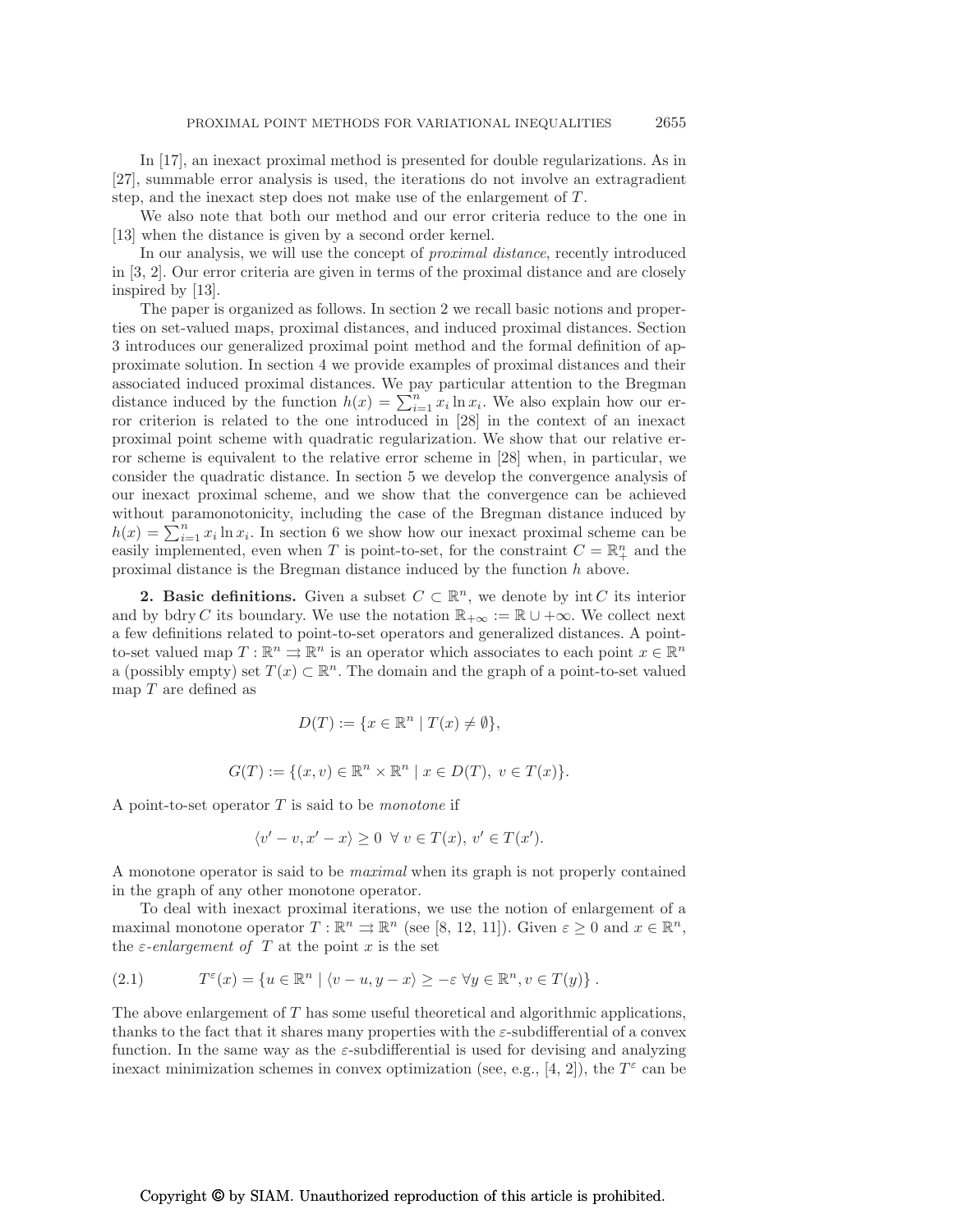used for the analysis of inexact proximal schemes for variational inequalities. (See, e.g., [8, 13] and [10, Chapter 5] for a comprehensive review of these enlargements.)

We shall now list the desirable properties of the generalized distance  $d$ . Our assumptions for d, listed below, are taken from the ones in [2, Definition 2.1].

DEFINITION 2.1. *A function*  $d : \mathbb{R}^n \times \mathbb{R}^n \to \mathbb{R}_+ \cup \{+\infty\}$  *is said to be a* proximal distance *with respect to a closed nonempty and convex set*  $C \subset \mathbb{R}^n$  *if, for every fixed* y ∈ int C*, the following properties hold:*

(d1)  $d(\cdot, y)$  *is a proper, lsc convex function and*  $C^1$  *on* int C.

(d2) dom  $d(\cdot, y) \subseteq C$ , and dom  $\nabla_1 d(\cdot, y) = \text{int } C$ .

*We write*  $d \in \mathcal{D}(C)$  *when a function d satisfies conditions*  $(d1) - (d2)$ *.* 

Following the analysis given in [2], we associate with every  $d \in \mathcal{D}(C)$  an induced proximal distance  $H_d$  which we define below.

DEFINITION 2.2. *The* induced proximal distance *associated with*  $d \in \mathcal{D}(C)$  *is a function*  $H_d: \mathbb{R}^n \times \mathbb{R}^n \to \mathbb{R}_+ \cup \{+\infty\}$  *such that* int  $C \times \text{int } C \subseteq \text{dom } H_d := \{(x, y) \in$  $\mathbb{R}^n \times \mathbb{R}^n : H_d(x, y) < +\infty$  *and satisfies the following properties:* 

(*H*1a) *For every*  $a \in \text{int } C$ ,  $H_d(a, \cdot)$  *is continuous on*  $\text{int } C$ *.* 

- (*H*1*b*)  $H_d(a, a) = 0$  *for all*  $a \in \text{int } C$ *.*
- (H2) For all  $a \in C$  and  $\alpha \in \mathbb{R}$ , the set  $\{y \in \text{int } C : H_d(a, y) \leq \alpha\}$  is bounded.
- (*H3*) *For every*  $a, b \in \text{int } C$ *, it holds that*

$$
\langle c-b, \nabla_1 d(b, a) \rangle \le H_d(c, a) - H_d(c, b) - \gamma H_d(b, a)
$$

*for all*  $c \in C$  *and some fixed*  $\gamma > 0$ *.* 

- (*H*4) *If*  $\{y^k\} \subset \text{int } C$  *and*  $y^k \to y \in C$ *, then*  $H_d(y, y^k) \to 0$ *.*
- (H5) Let  $z \in C$  and  $y \in \text{int } C$ , and take  $w := \alpha z + (1 \alpha)y$ , with  $\alpha \in (0, 1)$ *. Then*

$$
H_d(z, w) + H_d(w, y) \le H_d(z, y).
$$

(*H*6) *If*  $\{x^k\}, \{y^k\} \subset \text{int } C$  *are sequences such that*  $\{x^k\}$  *converges to* x *and*  $\{y^k\}$ *converges to y, with*  $x \neq y$ *, then* 

$$
\liminf_{k} H_d(x^k, y^k) > 0.
$$

*We write*  $(d, H_d)$  ∈  $\mathcal{F}(C)$  *when a triple* [C, d, H<sub>d</sub>] *verifies conditions* (H1)−(H6)*.* In *this case, we say that*  $(d, H_d)$  *is a* proximal pair *associated with* C.

Assumption  $(H1b)$  is used in [3, 2] in the definition of induced proximal distance. Requirements  $(H2)$  and  $(H4)$  are classical assumptions in the context of Bregman distances. Assumption  $(H3)$  is used in [3, Definition 2.2 (Equation 2.14)]. Conditions  $(H5)–(H6)$  are inspired from [26]. In [26, Lemmas 2.2 and 2.3] they are proved to hold for Bregman distances.

The fact that conditions  $(H5)-(H6)$  also hold for second order kernels and double regularizations is pointed out below in Remarks 4.2 and 4.4.

Before stating the method, we recall two important facts regarding proximal distances verifying  $(H5)$  and  $(H6)$ . The proofs of the following two lemmas are similar to those in [26, Lemmas 2.2 and 2.3], but we include the proofs here for completeness.

LEMMA 2.3. *Assume that*  $H_d$  *verifies* (*H5*) *and* (*H6*)*. If*  $\{x^k\} \subset C$  *and*  $\{y^k\} \subset C$ int C *are sequences such that*

$$
\lim_{k} H_d(x^k, y^k) = 0
$$

*and one of the sequences*  $({x^k}$  *or*  ${y^k}$ *) converges, then the other one also converges to the same limit.*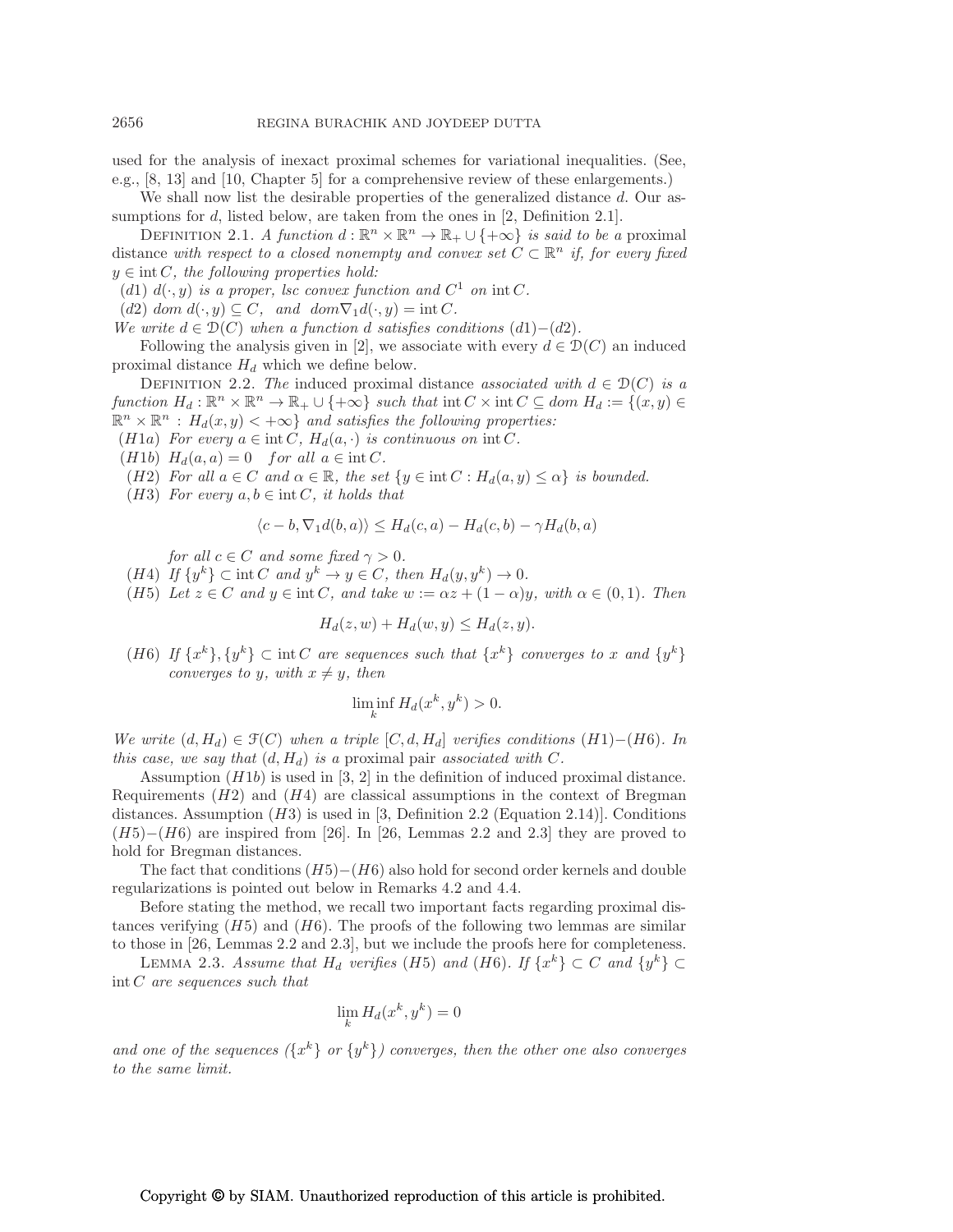*Proof.* Suppose, by contradiction, that one of the sequences, say,  $\{y^k\}$ , converges to y and that  $\{x^k\}$  does not converge or converges to a different limit. In that case, there exists a set of indexes  $\{k_j\}$  and  $\varepsilon > 0$  such that  $||x^{k_j} - y^{k_j}|| > \varepsilon$ . Define  $z^j := y^{k_j} + \frac{\varepsilon}{\ln x^{k_j}}$  $\frac{\varepsilon}{\|x^{k_j} - y^{k_j}\|}(x^{k_j} - y^{k_j})$ . From (H6) we know that

$$
H_d(z^j, y^{k_j}) \le H_d(x^{k_j}, y^{k_j}).
$$

Using now our assumption, we have that  $H_d(z^j, y^{k_j})$  converges to 0. Noting that  $||z^j - y^{k_j}|| = \varepsilon$  and  $\{y^{k_j}\}\)$  converges, we conclude that  $\{z^j\}$  is bounded, and hence it has a convergent subsequence. Call z the limit of that subsequence. Without loss of generality, we also denote the subsequence as  $\{z^j\}$ . Altogether, we have

$$
||z - y|| = \varepsilon,
$$
  
\n
$$
\liminf_j H_d(z^j, y^{k_j}) = 0,
$$
  
\n
$$
\lim_j z^j = z,
$$
  
\n
$$
\lim_j y^{k_j} = y.
$$

The above list of facts contradicts (H6). If we assume that  $\{x^k\}$  converges (and  $\{y^k\}$ does not converge or converges to a different limit), then a similar argument as above leads to a contradiction. Therefore, the conclusion is true. П

The following result is a direct consequence of the lemma above.

LEMMA 2.4. *Assume that*  $H_d$  *verifies (H6)* and (H7). Suppose that

$$
\lim_{k} H_d(x^k, y^k) = 0
$$

*and that one of the sequences*  $({x^k}$  *or*  ${y^k}$ *) is bounded. Then the following hold:* 

(a) *The other sequence is also bounded.*

(b)  $(x^k - y^k) \to 0.$ 

*Proof.* Assume (a) is not true. For instance, assume that  $\{y^k\}$  is bounded and that the sequence  $\{x^k\}$  is unbounded. So there exists an infinite set of indices J such that  $||x^k|| \to \infty$  as  $k \to \infty$  with  $k \in J$ . Further, since  $\{y^k\}$  is bounded, there exists an infinite set of indices  $J'$  with  $J' \subset J$  such that  $y^k$  converges to a limit  $\bar{y}$  as  $k \to \infty$ with  $k \in J'$ . We also have  $H_d(x^k, y^k) \to 0$  as  $k \to \infty$  and  $k \in J'$ . Now by Lemma 2.3 we have that  $x^k \to \bar{y}$  as  $k \to \infty$  and  $k \in J'$ . This contradicts the fact that  $||x^k|| \to \infty$ as  $k \to \infty$  and  $k \in J'$ .

For (b), assume that  $(x^k - y^k)$  does not converge to zero. Then there exists an infinite set of indices  $J$  and  $\varepsilon > 0$  such that

(2.2) 
$$
||x^k - y^k|| \ge \varepsilon, \quad k \in J.
$$

Now using (a), we have that both sequences  $\{x^k\}$  and  $\{y^k\}$  are bounded, and thus we can find an infinite set of indices  $J' \subset J$  such that  $x^k \to x$  and  $y^k \to y$  as  $k \to \infty$ and  $k \in J'$ . Now from Lemma 2.3 we have that  $x = y$ . This clearly contradicts (2.2). Hence we have the result. п

The following simple lemma will be used in our convergence analysis.

LEMMA 2.5. *Assume that the real sequences*  $\{\alpha_i\}$  *and*  $\{\beta_i\}$  *are such that* 

- (a)  $\liminf_{j} \alpha_j \geq 0$ ,
- (b)  $\beta_j \geq \bar{\beta} > 0$ .

*Then we must have*  $\liminf_j \frac{\alpha_j}{\beta_j}$  $\frac{\alpha_j}{\beta_j} \geq 0.$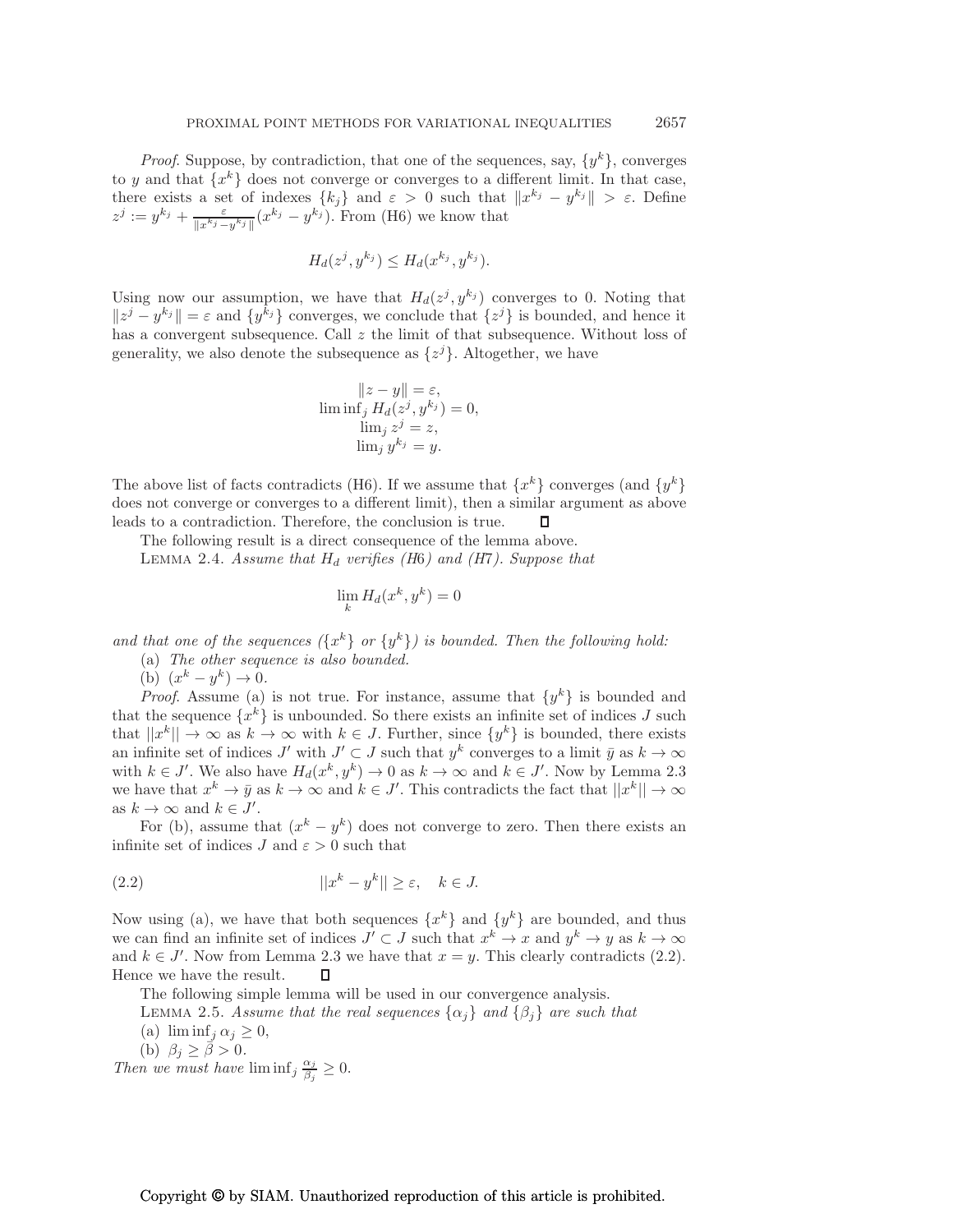*Proof.* If the conclusion of the lemma is not true, then there exists  $\delta > 0$  such that  $\liminf_j \frac{\alpha_j}{\beta_j}$  $\frac{\alpha_j}{\beta_j} < -\delta$ . Therefore, there exists a subsequence  $n_j$  such that

$$
\frac{\alpha_{n_j}}{\beta_{n_j}}<-\delta \; \forall j.
$$

Combine the above fact with (b) to obtain

$$
\inf_{n\geq j} \alpha_n \leq \alpha_{n_j} < -\beta_{n_j}\delta \leq -\bar{\beta}\delta < 0
$$

for every  $j \in \mathbb{N}$ . Taking supremum over n in the above expression yields

$$
\liminf_{j} \alpha_j \leq -\bar{\beta}\delta < 0,
$$

 $\Box$ contradicting (a).

3. Inexact proximal point method. We work under the assumption that  $D(T) \cap \text{int } C \neq \emptyset$ . The iterative steps associated with the inexact proximal point methods are as follows. Assume  $d$  is a fixed proximal distance with respect to  $C$ . Given  $x^{k-1} \in \text{int } C$  and  $\lambda_k > 0$ , find a triplet  $(\tilde{x}^k, \tilde{v}^k, \varepsilon_k)$  such that the following holds:

$$
(B11) \t\t\t \tilde{v}^k \in T^{\varepsilon_k}(\tilde{x}^k),
$$

(B12) 
$$
e_k = \lambda_k \tilde{v}^k + \nabla_1 d(\tilde{x}^k, x^{k-1}).
$$

As is standard in the analysis of proximal-like methods, the regularization parameter  $\lambda_k$  is bounded away from zero, i.e.,  $\lambda_k \geq \lambda > 0$  for all k.

The inexact proximal point method also requires what is known as an extragradient step which is given as

(B13) 
$$
x^k \in (\nabla_1 d(\cdot, x^{k-1}))^{-1}(-\lambda_k \tilde{v}^k), \text{ i.e., } \nabla_1 d(x^k, x^{k-1}) = -\lambda_k \tilde{v}^k.
$$

In the case in which  $d = D_h$  is the Bregman distance induced by  $h(x) = \sum_{i=1}^n x_i \ln x_i$ and  $d(x, y) = D_h(x, y) = h(x) - h(y) - \langle \nabla h(y), x - y \rangle = \sum_{n=1}^{n}$  $\int_{1}^{n} x_i \ln (x_i/y_i) + y_i - x_i$ (see section 4.1), we consider a rescaled extragradient step as

$$
(B13)'\qquad \qquad r_{k-1}\nabla_1 d(x^k, x^{k-1}) = -\lambda_k \tilde{v}^k,
$$

where  $r_{k-1} := \min_{i=1,...,n} \{x_i^{k-1}\}.$ 

We give next a motivation for our inexact step. The *exact* proximal iteration can be described as follows:

$$
(3.1) \t\t vk \in T(xk),
$$

(3.2) 
$$
\lambda_k v^k + \nabla_1 d(x^k, x^{k-1}) = 0.
$$

With this in mind, we see that  $(B11)$  relaxes the inclusion in  $(3.1)$  and that  $(B12)$ relaxes the equality in (3.2).

Definition 3.1. *Let* d *be the proximal distance used in* (B11)−(B13)*, and take*  $H_d$  *a proximal distance induced by d. A vector*  $(\tilde{x}^k, x^k, \tilde{v}^k, \varepsilon_k)$  *verifying*  $(B11) - (B13)$ *is called an* approximate solution *of* (3.1)*–*(3.2) *if the following estimates are satisfied:*

(E1) 
$$
H_d(\tilde{x}^k, x^k) \le c_1 H_d(x^k, x^{k-1}),
$$

$$
(E2) \qquad \qquad \lambda_k(\varepsilon_k + \langle \tilde{v}^k, \tilde{x}^k - x^k \rangle) \le c_2 H_d(x^k, x^{k-1}),
$$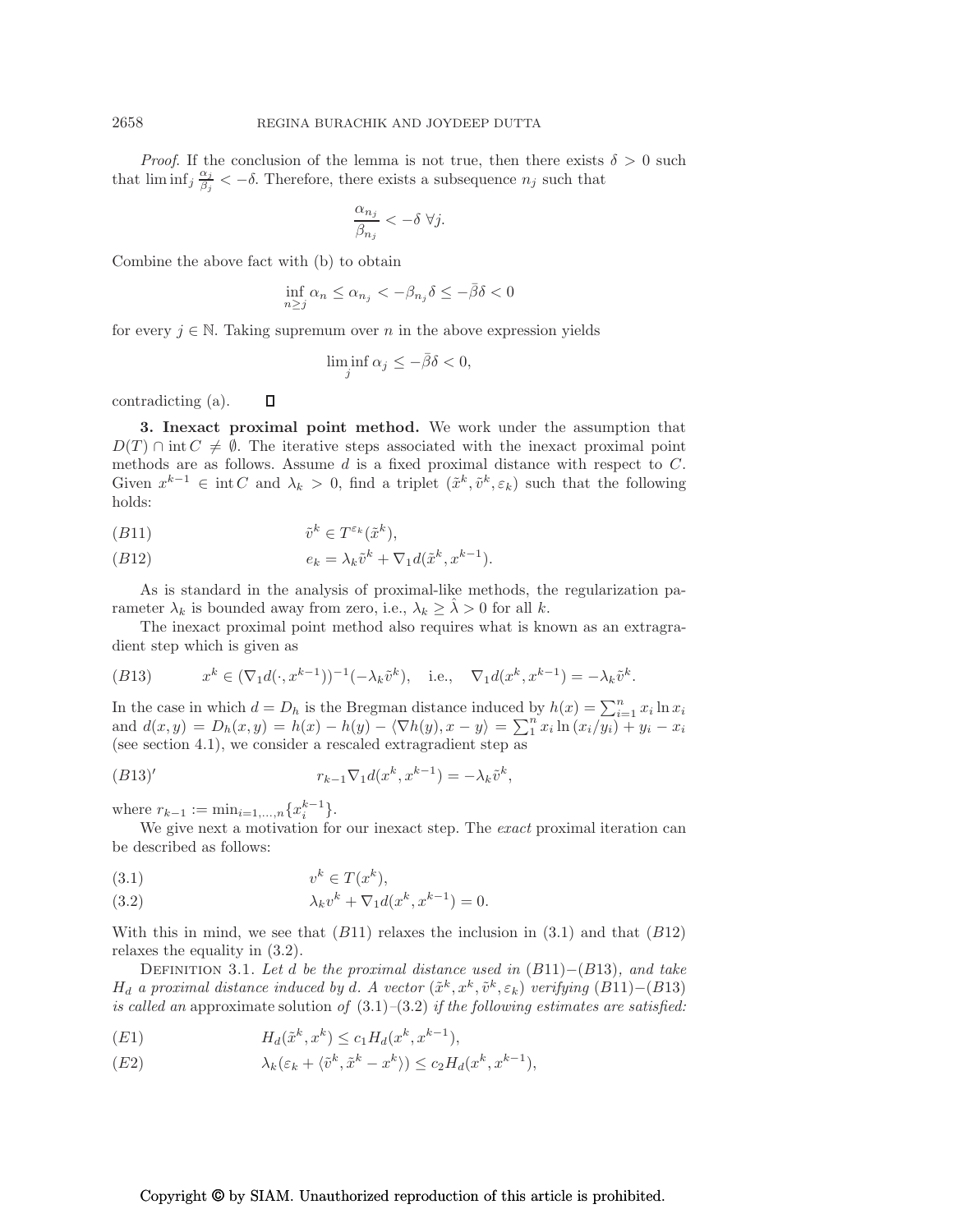*where*  $c_1$  *and*  $c_2$  *are positive constants with*  $c_2 = \sigma \gamma$ *, where*  $\gamma > 0$  *as in* (*H3*) *and*  $\sigma \in [0,1)$ .

As mentioned above, the error criteria  $(E1)-(E2)$  reduces to the one in [13] for the case in which the distance  $d$  is induced by a second order kernel. Indeed, in this case,  $H_d(x, y)$  is a multiple of  $\frac{\|x-y\|^2}{2}$  $\frac{-y_{\parallel}}{2}$  (see Lemma 4.3). So our inexact scheme is an extension of the one presented in [13, Equations  $(17)$ – $(18)$ ].

In order to establish convergence for the Bregman-based proximal method induced by  $h(x) = \sum_{i=1}^{n} x_i \ln x_i$ , we need to rescale  $(E2)$  as follows.

DEFINITION 3.2. Let  $d = D_h$  in  $(B11) - (B12)$  and  $(B13)'$  be the Bregman distance *induced by*  $h(x) = \sum_{i=1}^{n} x_i \ln x_i$ . A vector  $(\tilde{x}^k, x^k, \tilde{v}^k, \varepsilon_k)$  verifying  $(B11) - (B12)$  and (B13)′ *is called an* approximate solution *of* (3.1)*–*(3.2) *if the following estimates are satisfied:*

(E1) 
$$
H_d(\tilde{x}^k, x^k) \le c_1 H_d(x^k, x^{k-1}),
$$

$$
(E2)' \qquad \lambda_k(\varepsilon_k + \langle \tilde{v}^k, \tilde{x}^k - x^k \rangle) \le \sigma H_d(x^k, x^{k-1}) r_{k-1},
$$

*where*  $c_1$  *is a positive constant,*  $\sigma \in [0, 1)$ *, and*  $r_{k-1}$  *is as in* (B13)'.

4. Examples of proximal pairs  $(d, H_d)$ . We construct here specific examples of proximal pairs  $(d, H_d)$  for the choices of d as a Bregman distance, a double regularization, or a second order kernel.

4.1. Bregman distances. We start by recalling the definition and well-known properties of Bregman distances. Let  $h : \mathbb{R}^n \to \mathbb{R}_{+\infty}$  be a proper, lsc function with dom  $h \subset C$  and dom  $\nabla h = \text{int } C$ , strictly convex and continuous on dom h, and continuously differentiable on int dom  $h = \text{int } C$ . Define

$$
D_h(x, y) := \begin{cases} h(x) - h(y) - \langle \nabla h(y), x - y \rangle & \text{if } x \in \mathbb{R}^n, y \in \text{dom } \nabla h, \\ +\infty & \text{otherwise.} \end{cases}
$$

Let  $d = D_h$ , a Bregman distance induced by h. It is proved in [2] that the proximal distance induced by d is  $H_d := D_h$ , and hence the proximal methods generated by these distances are called in [2] *self-proximal*.

*Remark* 4.1. The assumptions on h imply that  $H_d = D_h$  verifies  $(H1.a) - (H1.b)$ as well as  $(H3)$  because of the three point identity [15, Lemma 3.1], which is stated as

(4.1) 
$$
D_g(c,a) = D_g(c,b) + D_g(b,a) + \langle c-b, \nabla_1 D_g(b,a) \rangle
$$

for every  $a, b \in \text{int } C$  and every  $c \in C$ . As mentioned before (see [26, Lemmas 2.2] and 2.3]), every Bregman distance verifies both  $(H5)$  and  $(H6)$ . Therefore, conditions  $(H1), (H3),$  and  $(H5)–(H6)$  hold automatically for the pair  $(d, H_d)=(D_q, D_q)$ . On the other hand, conditions  $(H2)$  and  $(H4)$  are standard assumptions in the context of Bregman distances, so it is natural to assume them to hold in our analysis.

We consider in our analysis two kinds of Bregman distances. One of them is the case in which  $C = \mathbb{R}^n_+$  and the Bregman distance is induced by the function  $h(x) = \sum_1^n$  $\int_1^n x_i \ln x_i$ . For this kind of regularization, we will use Definition 3.2, which allows for a natural and simple implementation (see section 6).

The other Bregman distance we consider is the one induced by  $h(x) = \frac{1}{2} \sum_{i=1}^{n} x_i^2$ with  $C = \mathbb{R}^n$ . Note that in this case, we have  $H_d(x, y) = \frac{1}{2} ||x - y||^2$ , which is not included in section 4.2 nor section 4.3. For this kind of regularization, we will show that the algorithm produced through Definition 3.1 is equivalent to the hybrid inexact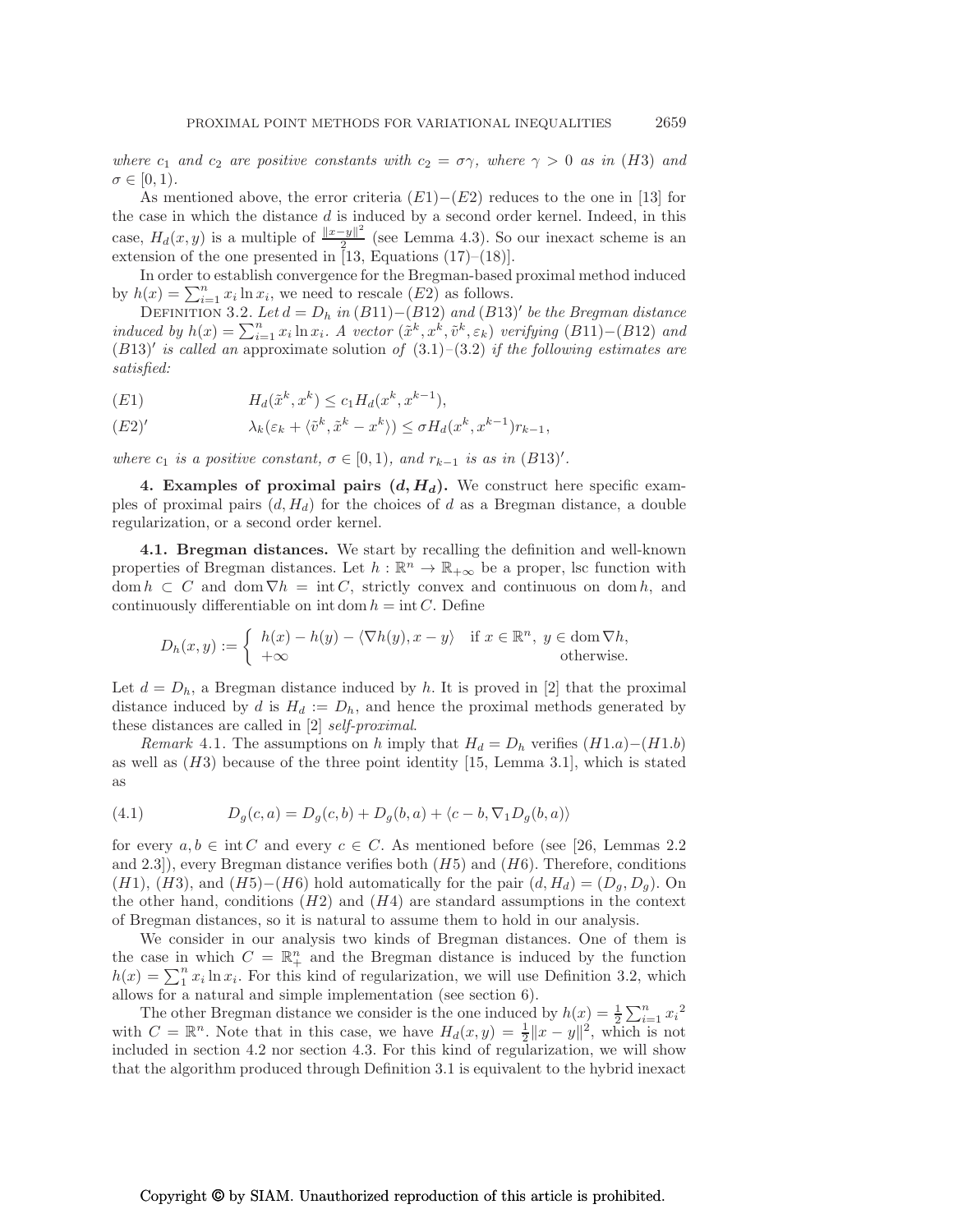proximal method of [28]. To describe the latter method, we start by recalling the *exact* proximal step as follows. Given a current iterate  $x^{k-1}$ , find  $x^{*k}$  such that

(4.2) 
$$
\begin{cases} v^k \in T(x^{*k}), \\ 0 = \lambda_k v^k + x^{*k} - x^{k-1}. \end{cases}
$$

DEFINITION 4.1. *Given a fixed constant*  $\theta \in [0,1)$  *and a current iterate*  $x^{k-1}$ , *a*  $vector\left(\tilde{x}^k, x^k, \tilde{v}^k, \varepsilon_k\right)$  *verifying* 

(4.3) 
$$
\begin{cases} \tilde{v}^k \in T^{\varepsilon_k}(\tilde{x}^k), \\ e^k := \lambda_k \tilde{v}^k + \tilde{x}^k - x^{k-1}, \\ x^k := x^{k-1} - \lambda_k \tilde{v}^k \quad (extragradient step) \end{cases}
$$

*is called a* hybrid approximate solution *of* (4.2) *if the following estimate is satisfied:*

(H) 
$$
2\lambda_k \varepsilon_k + ||e^k||^2 \leq \theta^2 \left( ||\lambda_k \tilde{v}^k||^2 + ||\tilde{x}^k - x^{k-1}||^2 \right).
$$

Note that (4.3) coincides with  $(B11)-(B13)$ . Moreover, when  $H_d(x,y) = (1/2) \|x - y\|$  $|y||^2$ , then the parameter  $c_2$  in (E2) reduces to  $c_2 = \sigma \in [0, 1)$  because  $\gamma = 1$ .

We say that two given methods are equivalent when every instance of one method can be obtained by a specific instance of the other and vice versa. This statement is made precise in the next proposition.

Proposition 4.2. *With the notation of Definitions* 3.1 *and* 4.1*, assume that*  $(\tilde{x}^k, x^k, \tilde{v}^k, \varepsilon_k)$  *verifies* (4.3). The following two statements hold:

- (i) *For every*  $c_1 > 0$  *and*  $\sigma \in [0,1)$ *, there exists*  $\theta \in [0,1)$  *such that if*  $(H)$  *holds with parameter*  $\theta$ *, then*  $(E1) - (E2)$  *hold with parameters*  $c_1$ *,*  $\sigma$  *for every k.*
- (ii) *For every*  $\theta \in [0, 1)$ *, there exists*  $c_1 > 0$  *and*  $\sigma \in [0, 1)$  *such that if*  $(E1) (E2)$ *hold with parameters*  $c_1, \sigma$ , then  $(H)$  *holds with parameter*  $\theta$ .

*Proof.* To prove (i), take  $c_1 > 0$  and  $\sigma \in [0, 1)$  arbitrary. Take  $\theta$  in condition  $(H)$ such that

(4.4) 
$$
\theta < \min \left\{ \frac{1}{2}, \frac{c_1}{4}, \frac{\sigma^2}{6} \right\}.
$$

Given  $c_1 > 0$ , we can always find  $\theta$  small enough such that the above requirement holds. Note also that

(4.5)  
\n
$$
\frac{1}{2}H_d(\tilde{x}^k, x^{k-1}) = \frac{1}{4} ||\tilde{x}^k - x^{k-1}||^2 = \left\| \frac{(\tilde{x}^k - x^k)}{2} + \frac{(x^k - x^{k-1})}{2} \right\|^2
$$
\n
$$
\leq \frac{1}{2} \left[ \left\| \tilde{x}^k - x^k \right\|^2 + \left\| x^k - x^{k-1} \right\|^2 \right]
$$
\n
$$
= H_d(\tilde{x}^k, x^k) + H_d(x^k, x^{k-1}).
$$

On the other hand, condition  $(H)$  and  $(4.5)$  imply

$$
H_d(\tilde{x}^k, x^k) = \frac{\left\|\tilde{x}^k - x^k\right\|^2}{2} = \frac{\left\|e^k\right\|^2}{2} \le \frac{\theta^2}{2} \left[\|\lambda_k \tilde{v}^k\|^2 + \|\tilde{x}^k - x^{k-1}\|^2\right]
$$
  
\n
$$
= \theta^2 \left[H_d(x^k, x^{k-1}) + H_d(\tilde{x}^k, x^{k-1})\right]
$$
  
\n
$$
\le \theta^2 \left[H_d(x^k, x^{k-1}) + 2(H_d(\tilde{x}^k, x^k) + H_d(x^k, x^{k-1}))\right]
$$
  
\n
$$
= \theta^2 \left[3 H_d(x^k, x^{k-1}) + 2H_d(\tilde{x}^k, x^k))\right]
$$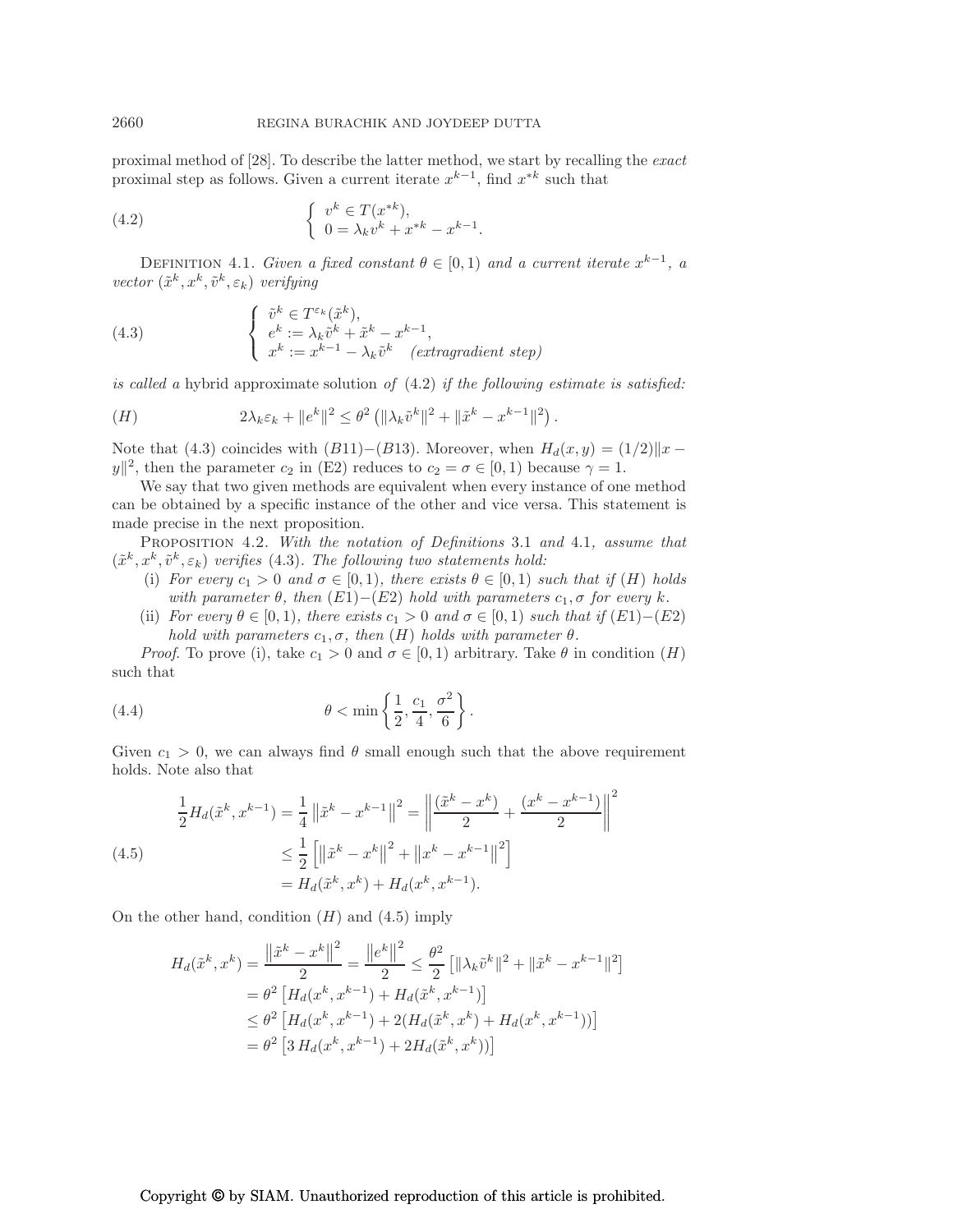which can be rearranged to

(4.6) 
$$
H_d(\tilde{x}^k, x^k) \le \left(\frac{3\theta^2}{1 - 2\theta^2}\right) H_d(x^k, x^{k-1}).
$$

It is direct to check that for  $\theta$  as in (4.4), we have

$$
\left(\frac{3\theta^2}{1-2\theta^2}\right) \le 3\theta < 4\theta < c_1.
$$

The above expression and  $(4.6)$  yield  $(E1)$  with parameter  $c_1$ . In particular, we can combine the expression above with (4.6) to obtain

(4.7) 
$$
\|\tilde{x}^{k} - x^{k}\| \le 2\sqrt{\theta} \|x^{k} - x^{k-1}\|.
$$

To complete the proof of (i), we must check that our choice of  $\theta$  implies that  $(E2)$ holds with parameter  $\sigma$ . We have that

$$
(4.8) \ \lambda_k \varepsilon_k + \langle \lambda_k \tilde{v}^k, \tilde{x}^k - x^k \rangle = \lambda_k \varepsilon_k + \langle x^{k-1} - x^k, e^k \rangle
$$
  
\n
$$
= \lambda_k \varepsilon_k + \langle x^{k-1} - \tilde{x}^k, e^k \rangle + \langle \tilde{x}^k - x^k, e^k \rangle
$$
  
\n
$$
= \lambda_k \varepsilon_k + \langle x^{k-1} - \tilde{x}^k, e^k \rangle + ||e^k||^2
$$
  
\n
$$
= \frac{1}{2} \left[ 2\lambda_k \varepsilon_k + ||e^k||^2 \right] + \langle x^{k-1} - \tilde{x}^k, e^k \rangle + \frac{1}{2} ||e^k||^2
$$
  
\n
$$
= \frac{1}{2} \left[ 2\lambda_k \varepsilon_k + ||e^k||^2 \right] + \frac{||x^k - x^{k-1}||^2}{2} - \frac{||\tilde{x}^k - x^{k-1}||^2}{2}
$$
  
\n
$$
\leq \theta^2 \left[ H_d(x^k, x^{k-1}) + H_d(\tilde{x}^k, x^{k-1}) \right] + H_d(x^k, x^{k-1}) - H_d(\tilde{x}^k, x^{k-1})
$$
  
\n
$$
= (\theta^2 + 1) H_d(x^k, x^{k-1}) - (1 - \theta^2) H_d(\tilde{x}^k, x^{k-1}).
$$

To obtain the fourth equality above, we used the fact that  $\tilde{x}^k - x^k = e^k$  in the expression

$$
\frac{1}{2} ||x^{k} - x^{k-1}||^{2} = \frac{1}{2} ||x^{k} - \tilde{x}^{k}||^{2} + \frac{1}{2} ||\tilde{x}^{k} - x^{k-1}||^{2} + \langle x^{k} - \tilde{x}^{k}, \tilde{x}^{k} - x^{k-1} \rangle
$$

to conclude that

$$
\frac{1}{2} ||x^{k} - x^{k-1}||^{2} = \frac{1}{2} ||e^{k}||^{2} + \frac{1}{2} ||\tilde{x}^{k} - x^{k-1}||^{2} + \langle e^{k}, x^{k-1} - \tilde{x}^{k} \rangle.
$$

Therefore, we obtain

$$
\langle e^k, x^{k-1} - \tilde{x}^k \rangle + \frac{1}{2} ||e^k||^2 = \frac{1}{2} ||x^k - x^{k-1}||^2 - \frac{1}{2} ||\tilde{x}^k - x^{k-1}||^2,
$$

which is used in the fourth equality in  $(4.8)$ . By  $(4.1)$  and  $(4.7)$ , we can write

$$
H_d(\tilde{x}^k, x^{k-1}) = H_d(\tilde{x}^k, x^k) + H_d(x^k, x^{k-1}) + \langle \tilde{x}^k - x^k, x^k - x^{k-1} \rangle
$$
  
\n
$$
\geq H_d(x^k, x^{k-1}) + \langle \tilde{x}^k - x^k, x^k - x^{k-1} \rangle
$$
  
\n
$$
\geq H_d(x^k, x^{k-1}) - ||\tilde{x}^k - x^k|| ||x^k - x^{k-1}||
$$
  
\n
$$
\geq H_d(x^k, x^{k-1}) - 4\sqrt{\theta} H_d(x^k, x^{k-1})
$$
  
\n
$$
= (1 - 4\sqrt{\theta}) H_d(x^k, x^{k-1}).
$$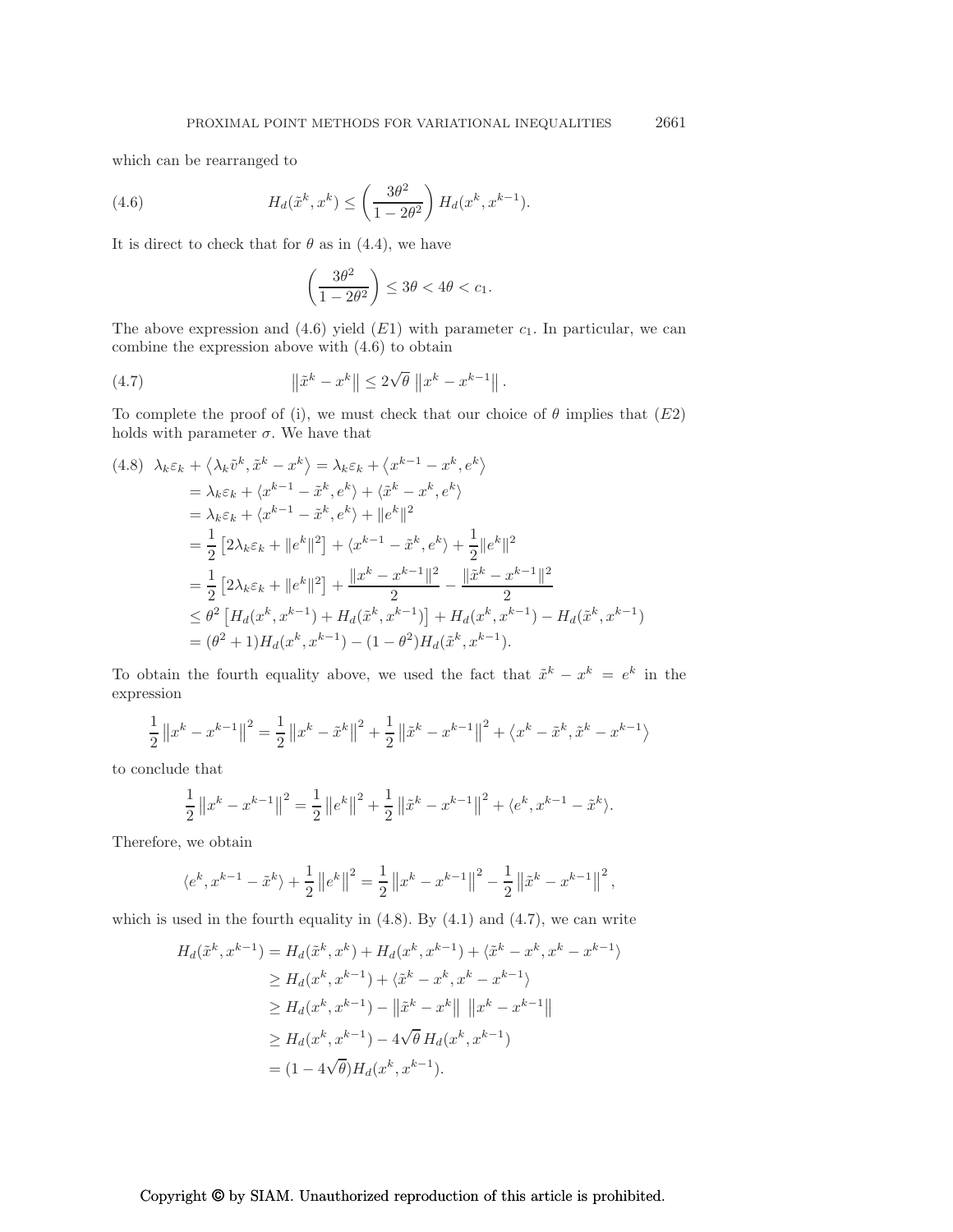Combining the inequality above with (4.8), we conclude that

$$
\lambda_k \varepsilon_k + \langle \lambda_k \tilde{v}^k, \tilde{x}^k - x^k \rangle
$$
  
\n
$$
\leq (\theta^2 + 1) H_d(x^k, x^{k-1}) - (1 - \theta^2)(1 - 4\sqrt{\theta}) H_d(x^k, x^{k-1})
$$
  
\n
$$
= ((\theta^2 + 1) - (1 - \theta^2)(1 - 4\sqrt{\theta})) H_d(x^k, x^{k-1})
$$
  
\n
$$
= 2(\theta^2 + 2\sqrt{\theta} - 2\sqrt{\theta^3}) H_d(x^k, x^{k-1}) \leq 6\sqrt{\theta} H_d(x^k, x^{k-1})
$$
  
\n
$$
\leq \sigma H_d(x^k, x^{k-1}),
$$

where we used  $(4.4)$  in the last two inequalities. Hence  $(E2)$  also holds for our choice of  $\theta$ . This proves (i). To prove (ii), let  $\theta \in [0,1)$  be arbitrary. We must find  $\sigma$ ,  $c_1$  such that  $(H)$  holds with parameter  $\theta$ . Using  $(E1)$ ,  $(E2)$ , the Cauchy–Schwartz inequality, and some algebra, we can write

$$
2\lambda_{k}\varepsilon_{k} + ||e^{k}||^{2} = 2\left[\lambda_{k}\varepsilon_{k} + \frac{||\lambda_{k}\tilde{v}^{k} + \tilde{x}^{k} - x^{k-1}||^{2}}{2}\right]
$$
  
\n
$$
= 2\left[\lambda_{k}\varepsilon_{k} + \langle\lambda_{k}\tilde{v}^{k}, \tilde{x}^{k} - x^{k}\rangle - \langle\lambda_{k}\tilde{v}^{k}, \tilde{x}^{k} - x^{k}\rangle + \frac{||\lambda_{k}\tilde{v}^{k} + \tilde{x}^{k} - x^{k-1}||^{2}}{2}\right]
$$
  
\n
$$
= 2\left[\lambda_{k}\varepsilon_{k} + \langle\lambda_{k}\tilde{v}^{k}, \tilde{x}^{k} - x^{k}\rangle + \frac{||\tilde{x}^{k} - x^{k-1}||^{2}}{2} - \frac{||\lambda_{k}\tilde{v}^{k}||^{2}}{2}\right]
$$
  
\n
$$
\leq 2\left[(\sigma - 1)\frac{||x^{k} - x^{k-1}||^{2}}{2} + \frac{||\tilde{x}^{k} - x^{k-1}||^{2}}{2}\right]
$$
  
\n
$$
= \left[(\sigma - 1)||x^{k} - x^{k-1}||^{2} + (1 - \sigma)||\tilde{x}^{k} - x^{k-1}||^{2} + \sigma||\tilde{x}^{k} - x^{k-1}||^{2}\right]
$$
  
\n
$$
= (1 - \sigma)\left[\left(\left|\tilde{x}^{k} - x^{k-1}\right|\right]^{2} - \left||x^{k} - x^{k-1}||^{2}\right] + \sigma\left\|\tilde{x}^{k} - x^{k-1}||^{2}\right\|^{2}
$$
  
\n
$$
\leq (1 - \sigma)\left[c_{1}||x^{k} - x^{k-1}||^{2} + 2\left\|\tilde{x}^{k} - x^{k}||^{2} + x^{k-1}||^{2} + \sigma\left\|\tilde{x}^{k} - x^{k-1}||^{2}\right\|^{2}\right]
$$
  
\n
$$
\leq (1 - \sigma)(c_{1} + 2\sqrt{c_{1}})||x^{k} - x^{k-1}||^{2} + \sigma\left\|\tilde{x}^{k} - x^{k-1}||^{
$$

If  $\theta = 0$ , then  $c_1 = \sigma = 0$  gives  $(H)$  for this value of  $\theta$ . Assume now that  $\theta > 0$ . In this case, take  $\sigma < \theta^2$  and  $c_1 < \min\{1, \frac{\theta^4}{9}\}$  $\left\{\frac{a}{9}\right\}$ . With these choices of  $\sigma$ ,  $c_1$ , we have  $(1 - \sigma)(c_1 + 2\sqrt{c_1}) < (c_1 + 2\sqrt{c_1}) < 3\sqrt{c_1} < \theta^2$ , and hence

$$
2\lambda_k \varepsilon_k + ||e^k||^2 \le \theta^2 \left[ ||x^k - x^{k-1}||^2 + ||\tilde{x}^k - x^{k-1}||^2 \right]
$$

 $\Box$ as required.

4.2. Double regularizations. Double regularizations, introduced in [17], extend the notion of second order homogeneous proximal distances introduced in [4, 5]. Consider the constraint set

$$
B := [a_1, b_1] \times \cdots \times [a_n, b_n],
$$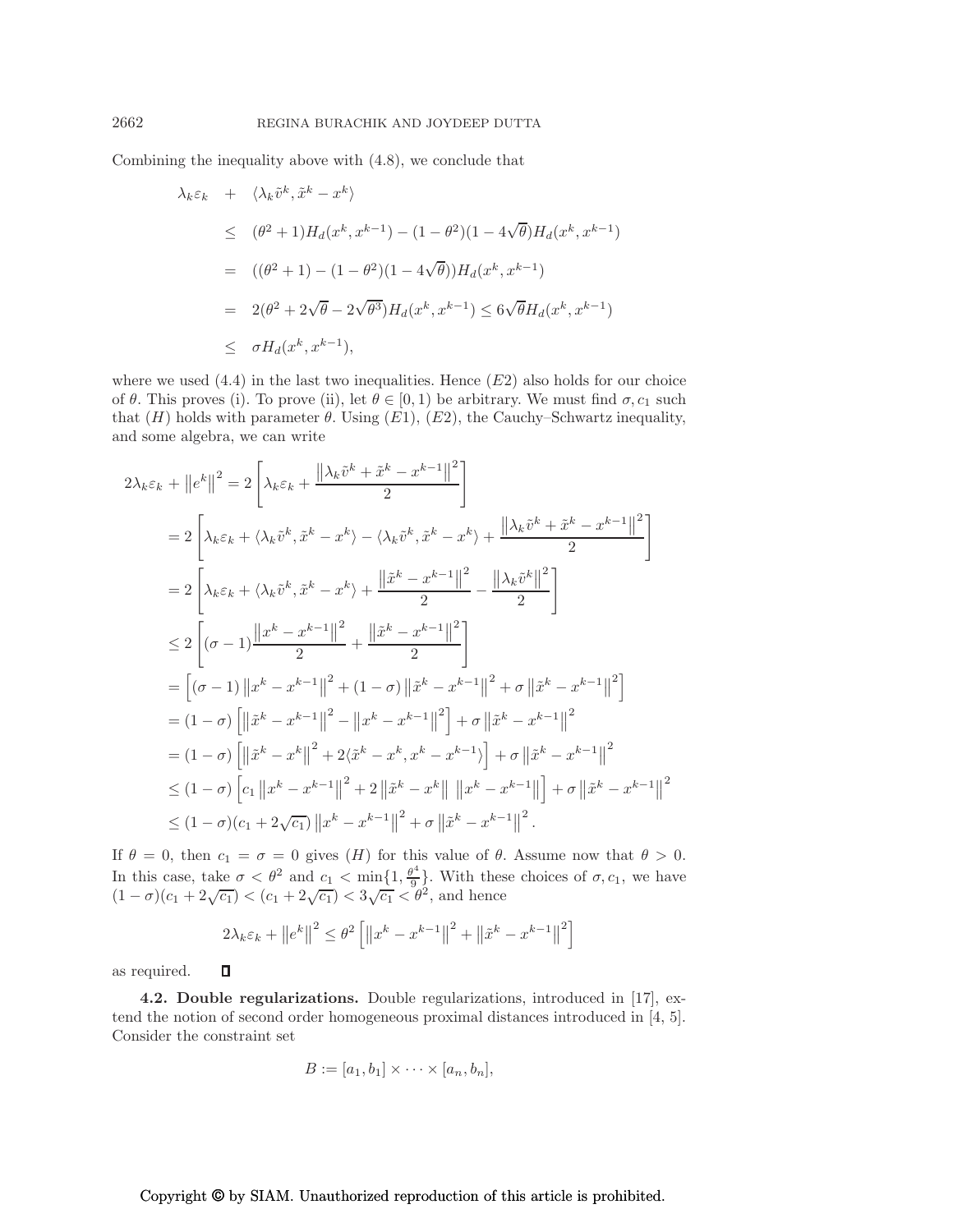where the intervals  $[a_i, b_i]$  may be finite or infinite. For  $i = 1, \ldots, n$ , consider a function  $d_i: \mathbb{R} \times (a_i, b_i) \to \hat{R}_{+\infty}$ . Let now  $\tilde{d}_i: \mathbb{R} \times (a_i, b_i) \to R_{+\infty}$  be a function of the form

(4.9) 
$$
\tilde{d}_i(x_i, y_i) = d_i(x_i, y_i) + \frac{\mu}{2}(x_i - y_i)^2,
$$

where  $\mu \geq 1$ . Assume that  $\tilde{d}(x, y) := \sum_{i=1}^{n}$  $\tilde{d}_i(x_i, y_i)$  verifies the following conditions: (DR1) For all  $y \in \Pi_{i=1}^n(a_i, b_i)$ ,  $\tilde{d}(\cdot, y)$  is closed and strictly convex, with its minimum attained at y. Moreover, intDom  $(\tilde{d}_i(\cdot, y_i)) = (a_i, b_i)$ .

- (DR2)  $\tilde{d}_i$  is differentiable with respect to its first argument on  $(a_i, b_i) \times (a_i, b_i)$ , and this partial derivative is continuous at all points of the form  $(x_i, x_i) \in$  $(a_i, b_i) \times (a_i, b_i).$
- (DR3) For all  $y \in \Pi_{i=1}^n(a_i, b_i)$ ,  $\tilde{d}(\cdot, y)$  is essentially smooth [25, Chapter 26].
- (DR4) There exist  $L, \epsilon > 0$  such that if either  $-\infty < a_i < y_i \leq x_i < a_i + \epsilon$  or  $b_i - \epsilon < x_i \leq y_i < b_i < +\infty$ , then

$$
|\tilde{d}'_i(x_i, y_i)| \le L|x_i - y_i|.
$$

If  $\tilde{d}_i$  as in (4.9) verifies (DR1)–(DR4), then the distance

$$
\tilde{d}(x, y) = \sum_{i=1}^{n} d_i(x, y) + \frac{\mu}{2} ||x - y||^2
$$

is called a *double regularization* for the constraint set B.

*Remark* 4.2. Assumptions  $(DR1)$ – $(DR4)$  imply that d verifies (d1)–(d2). Moreover, if  $\mu > 1$ , then it is proved in [17, Lemmas 3.3 and 3.4] that condition (H3) holds with  $\tilde{H}(x, y) := \frac{\mu + 1}{2} ||x - y||^2$  and  $\gamma := \frac{\mu - 1}{2}$ . This pair  $(\tilde{d}, \tilde{H})$  is a proximal pair because all other conditions (H1)–(H2) and (H4)–(H6) hold for  $\tilde{H}(x, y) := \frac{\mu + 1}{2} ||x - y||^2$  when  $\mu > 1$ .

*Remark* 4.3. We point out that the exact solution of  $(B11)–(B12)$ , i.e., where  $e^k = 0$  and  $\varepsilon_k = 0$ , exists for every double regularization. Indeed, it can be shown by using [9, Proposition 3] that  $T + \beta \nabla_1 d(\cdot, y)$  is onto for every  $y \in \text{int } C$  and every  $\beta > 0$ .

4.3. Second order homogeneous proximal distances. It has been observed in [17] that second order homogeneous kernels are particular cases of double regularizations. Because of its importance, we present this example in detail. In this section we recall the definition and properties of the proximal method with second order homogeneous proximal distances. Let  $\varphi : \mathbb{R} \to (-\infty, \infty]$  be given by

$$
\varphi(t) := \mu h(t) + (\nu/2)(t - 1)^2,
$$

where  $h$  is a closed and proper convex function satisfying the following additional properties:

- 1. h is twice continuously differentiable on  $\text{int}(\text{dom } h) = (0, +\infty)$ .
- 2. h is strictly convex on its domain.
- 3.  $\lim_{t \to 0^+} h'(t) = -\infty$ .
- 4.  $h(1) = h'(1) = 0$  and  $h''(1) > 0$ .
- 5. For any  $t > 0$ ,

$$
h''(1)\left(1 - \frac{1}{t}\right) \le h'(t) \le h''(1)(1 - t).
$$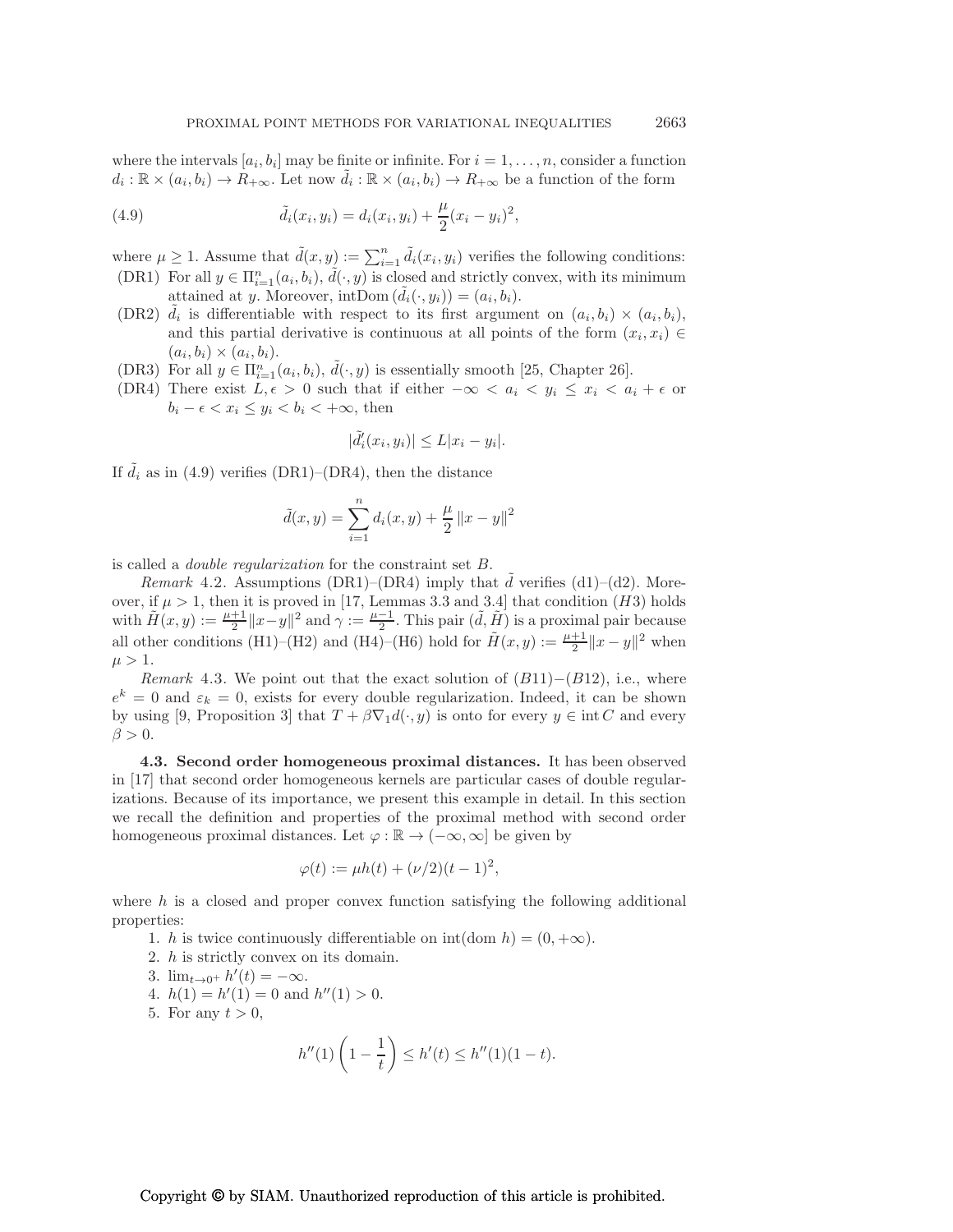Items (1–4) and items (1–5) were used in [6] to define the families  $\Phi$  and  $\Phi_2$ , respectively. The positive parameters  $\nu, \mu$  shall satisfy the following inequality:

(4.10) 
$$
\nu > \mu h''(1) > 0.
$$

Recall that the generalized distance  $d_{\varphi}(x, y)$ , defined for  $x, y \in \mathbb{R}_{++}^n$ , is given by

(4.11) 
$$
d_{\varphi}(x, y) := \sum_{i=1}^{n} y_i^2 \varphi(x_i/y_i).
$$

The following lemma, which has a crucial role in the convergence analysis, has been established in [4, Lemma 3.4].

LEMMA 4.3. For any  $x, y \in \mathbb{R}^n_{++}$  and  $z \in \mathbb{R}^n_+$ ,

$$
(4.12) \ \langle \nabla_1 d_{\varphi}(x, y), x - z \rangle \ge \left( \frac{\nu + \alpha \mu}{2} \right) (\|x - z\|^2 - \|y - z\|^2) + \left( \frac{\nu - \alpha \mu}{2} \right) \|x - y\|^2,
$$

*where*  $\alpha := h''(1)$ *.* 

Distances  $d$  defined as in  $(4.11)$  were studied, for instance, in  $[4, 5, 7, 2]$ .

*Remark* 4.4. From Lemma 4.3, we see that  $H_d(a, b) = \frac{\nu + \alpha \mu}{c^2} ||a - b||^2$  verifies condition (H3). All other conditions (H1), (H2), and (H4)−(H6) trivially hold for this  $H_d$ .

The following result was proved in [6, Proposition 2.1], and guarantees the existence of an exact solution of (B11)–(B13).

PROPOSITION 4.4. *Assume that*  $D(T) \cap \mathbb{R}_{++}^n \neq \emptyset$ . For any fixed  $\lambda_k > 0$ ,  $e^k \in \mathbb{R}^n$ , and  $x^{k-1} \in \mathbb{R}_{++}^n$ , there exists a unique  $x^k \in \mathbb{R}_{++}^n$  satisfying (3.1)–(3.2) for  $d = d_\varphi$ *defined as in* (4.11)*.*

5. Convergence analysis. In this section we establish convergence of the sequence generated by the inexact proximal point algorithm presented in section 3.

Proposition 5.1. *Let* d *be a proximal distance with respect to the set* C*, and let*  $H_d$  be the proximal distance induced by d. Assume that  $H_d$  verifies condition (H3). *Assume either of the following:*

- (a)  $\{x_k\}$  *is generated by* (B11), (B12)−(B13)*, with error criteria* (E2)*.*
- (b)  $d = D_h$  *Bregman distance, with*  $h(x) = \sum_{i=1}^n x_i \ln x_i$ *, and*  $\{x_k\}$  *is generated* by  $(B11), (B12), and (B13)'$ , with error criteria  $(E2)'$ .

*Suppose also that* z *is a solution of the variational inequality problem*  $VIP(T, C)$ *. Then, for all* k*, we have*

(5.1) 
$$
H_d(z, x^k) \le H_d(z, x^{k-1}) - (1 - \sigma) \gamma H_d(x^k, x^{k-1}),
$$

*where*  $\gamma$  *is as in* (*H3*)*. Under assumption* (*b*),  $\gamma = 1$ *.* 

*Proof.* From (B11) we have that  $\tilde{v}^k \in T^{\varepsilon_k}(\tilde{x}^k)$ , and from (B12) we have that  $\tilde{x}^k \in \text{int } C$ . Since z solves  $VIP(T, C)$ , there exists  $w \in Tz$  such that

$$
(5.2) \t\t \langle w, \tilde{x}^k - z \rangle \ge 0.
$$

Since  $\tilde{v}^k \in T^{\varepsilon_k}(\tilde{x}^k)$ , we have

(5.3) 
$$
\langle \tilde{v}^k - w, \tilde{x}^k - z \rangle \ge -\varepsilon_k.
$$

Now by adding  $(5.2)$  and  $(5.3)$ , we have

$$
\langle \tilde{v}^k, \tilde{x}^k - z \rangle \ge -\varepsilon_k.
$$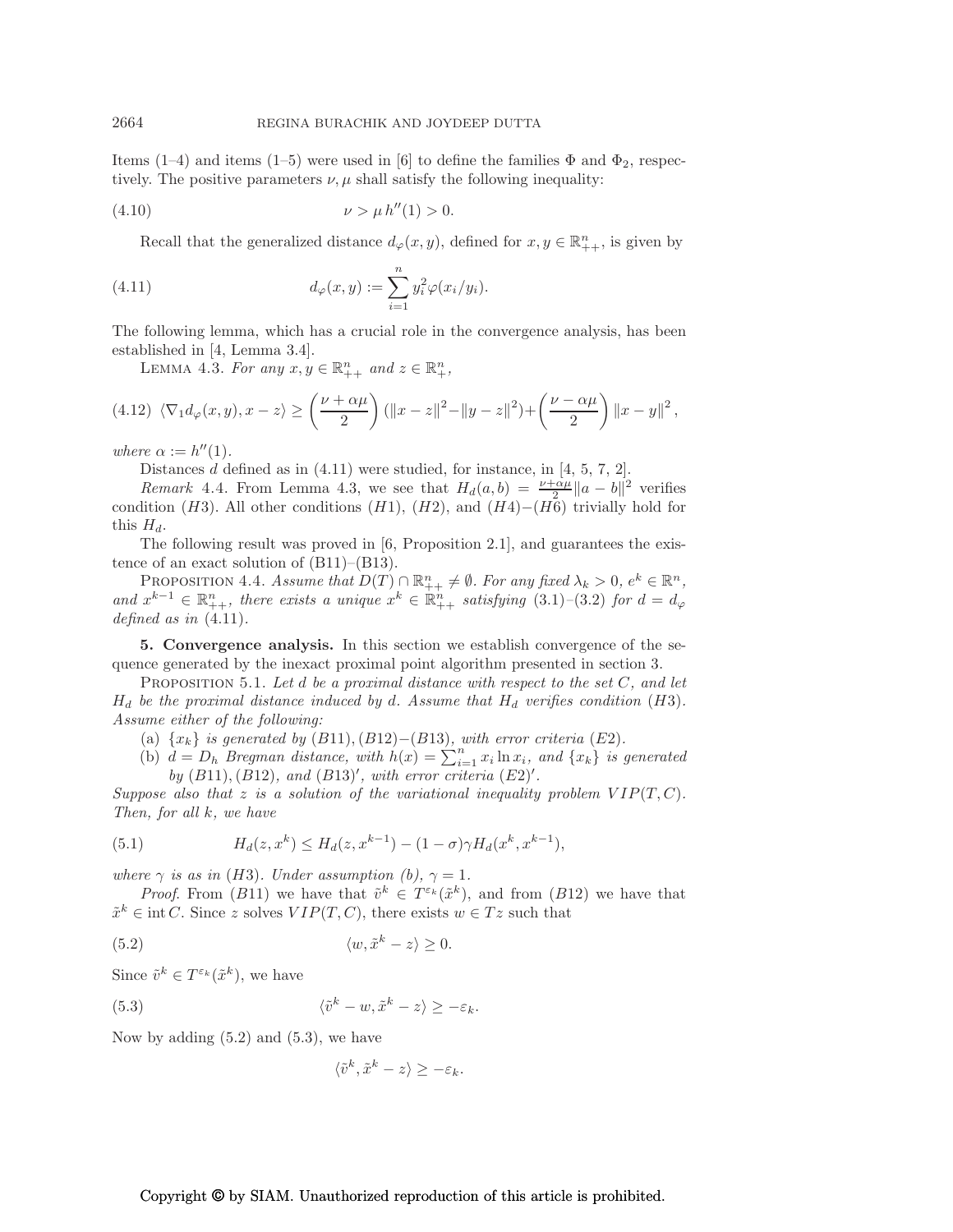By adding and subtracting  $x^k$  in the above expression, we get

$$
\langle \tilde{v}^k, \tilde{x}^k - x^k \rangle + \varepsilon_k \ge -\langle \tilde{v}^k, x^k - z \rangle.
$$

Hence we have

(5.4) 
$$
\lambda_k \left[ \varepsilon_k + \langle \tilde{v}^k, \tilde{x}^k - x^k \rangle \right] \ge \langle -\lambda_k \tilde{v}^k, x^k - z \rangle.
$$

Assume now that (a) holds. From  $(E2)$ , we have

$$
\lambda_k \left[ \varepsilon_k + \langle \tilde{v}^k, \tilde{x}^k - x^k \rangle \right] \le \sigma \gamma H_d(x^k, x^{k-1}),
$$

where we used  $c_2 = \sigma \gamma$ . Further, from (B13), we have

$$
-\lambda_k \tilde{v}^k = \nabla_1 d(x^k, x^{k-1}).
$$

Thus, by using (5.4), we have

$$
\sigma \gamma H_d(x^k, x^{k-1}) \ge \langle \nabla_1 d(x^k, x^{k-1}), x^k - z \rangle.
$$

Now, by  $(H3)$ , we have

$$
\langle \nabla_1 d(x^k, x^{k-1}), x^k - z \rangle \ge H_d(z, x^k) - H_d(z, x^{k-1}) + \gamma H_d(x^k, x^{k-1}).
$$

Thus, combining the above two expressions, we get

$$
H_d(z, x^k) \le H_d(z, x^{k-1}) - (1 - \sigma) \gamma H_d(x^k, x^{k-1}).
$$

Hence we get the result under assumption (a). If (b) holds, using  $(E2)'$  we have

$$
\lambda_k \left[ \varepsilon_k + \langle \tilde{v}^k, \tilde{x}^k - x^k \rangle \right] \leq \sigma r_{k-1} H_d(x^k, x^{k-1}) = \sigma r_{k-1} D_h(x^k, x^{k-1}).
$$

From  $(B13)'$ , we have

$$
-\lambda_k \tilde{v}^k = r_{k-1} \nabla_1 d(x^k, x^{k-1}).
$$

Using (5.4) again, we have

$$
\sigma r_{k-1}D_h(x^k,x^{k-1})\geq r_{k-1}\langle \nabla_1d(x^k,x^{k-1}),x^k-z\rangle.
$$

Simplifying the expression and using the three point property (4.1), we have

$$
\sigma D_h(x^k, x^{k-1}) \ge D_h(z, x^k) - D_h(z, x^{k-1}) + D_h(x^k, x^{k-1}).
$$

Hence we get the result under assumption (b).  $\Box$ 

LEMMA 5.2. Let  $d$  be a proximal distance with respect to the set  $C$ , and let  $H_d$  be *the proximal distance induced by* d*. Assume that*  $H_d$  *verifies conditions*  $(H3)–(H6)$ *. Assume either of the following:*

- (a)  $\{x_k\}$  *is generated by* (B11)*,* (B12)–(B13)*, with error criteria* (E2)*.*
- (b)  $d = D_h$  with  $h(x) = \sum_{i=1}^n x_i \ln x_i$ *, and*  $\{x_k\}$  *is generated by* (B11)*,* (B12*),* and  $(B13)'$  *with error criteria*  $(E2)'$ *.*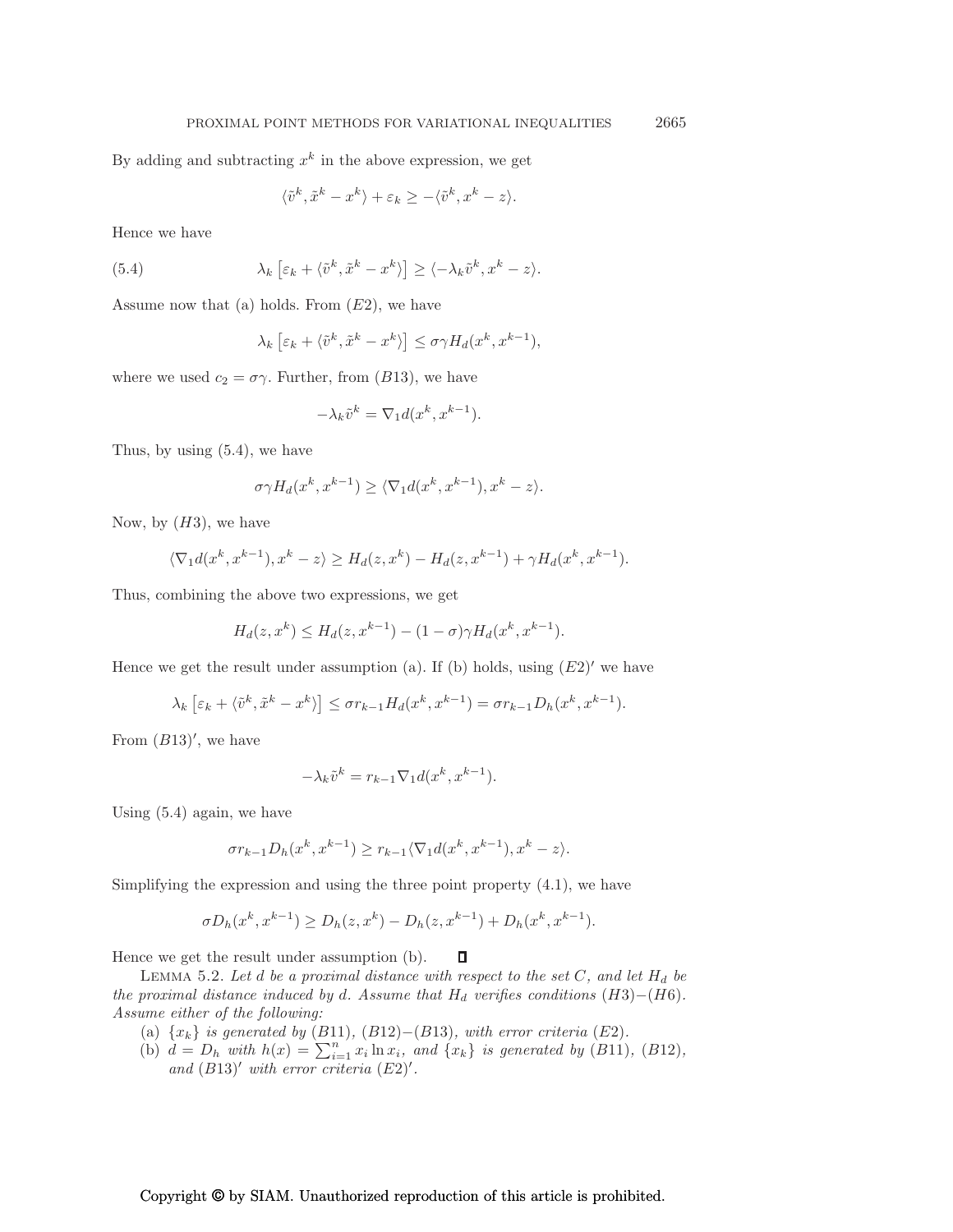*If there exists*  $\bar{x}$ *, an accumulation point of*  $\{x^k\}$  *which solves*  $VIP(T, C)$ *, then the whole sequence*  $\{x^k\}$  *converges to*  $\bar{x}$ *.* 

*Proof.* Call  $\{x^{k_j}\}\$ a subsequence converging to  $\bar{x}$ . From  $(H4)$  we know that

(5.5) 
$$
\lim_{j} H_d(\bar{x}, x^{k_j}) = 0.
$$

Proposition 5.1 with  $z := \bar{x}$  becomes

$$
H_d(\bar{x}, x^k) \le H_d(\bar{x}, x^{k-1}) - (1 - \sigma) \gamma H_d(x^k, x^{k-1}),
$$

where  $\gamma = 1$  under assumption (b). Hence the sequence  $\{H_d(\bar{x}, x^k)\}\$ is decreasing, with a subsequence converging to zero by (5.5). This yields

$$
\lim_{k} H_d(\bar{x}, x^k) = 0.
$$

Using now Lemma 2.3, we conclude that the whole sequence  $\{x^k\}$  converges to  $\bar{x}$ .  $\Box$ 

Let us now present a corollary which will be helpful in proving the main convergence result.

COROLLARY 5.3. Let  $d$  be a proximal distance with respect to the set  $C$ , and let  $H_d$ *be the proximal distance induced by d. Assume that*  $H<sub>d</sub>$  *verifies conditions* (H2)−(H6) and that the solution set of  $VIP(T, C)$  is nonempty. Assume either of the following:

- (a)  $\{x_k\}$  *is generated by* (B11)*,* (B12)–(B13)*, with error criteria* (E1) *and* (E2)*.*
- (b)  $d = D_h$  with  $h(x) = \sum_{i=1}^n x_i \ln x_i$ , and  $\{x_k\}$  is generated by (B11), (B12), and  $(B13)'$  *with error criteria*  $(E1)$  *and*  $(E2)'$ *.*

*Then the following hold:*

- (i) The sequence  $\{x^k\}$  is bounded.
- (ii)  $\sum_{k=1}^{\infty} H_d(x^k, x^{k-1}) < \infty$ .

(iii) 
$$
\lim_{k \to \infty} ||x^k - \tilde{x}^k|| = \lim_{k \to \infty} H_d(\tilde{x}^k, x^k) = 0.
$$

(iv) The sequence  $\{\tilde{x}^k\}$  is bounded.

*Proof.* Let us fix  $\bar{z} \in (T + N_C)^{-1}(0)$ . Then from (5.1) it is easy to deduce that

$$
0 \le H_d(\bar{z}, x^k) \le H_d(\bar{z}, x^{k-1}) \le H_d(\bar{z}, x^0),
$$

where  $x^0$  is the first iterate. Further, we also know from  $(H2)$  that the set

$$
\{y \in \text{int } C : H_d(\bar{z}, y) \le H_d(\bar{z}, x^0)\}
$$

is bounded. Hence  $(i)$  holds. Again from  $(5.1)$ , we deduce that

$$
H_d(x^k, x^{k-1}) \le \frac{1}{(1-\sigma)\gamma} \left[ H_d(\overline{z}, x^{k-1}) - H_d(\overline{z}, x^k) \right].
$$

Now for any natural number  $m$ , we have

$$
\sum_{k=1}^m H_d(x^k, x^{k-1}) \le \frac{1}{(1-\sigma)\gamma} \left[ H_d(\overline{z}, x^0) - H_d(\overline{z}, x^m) \right].
$$

Since  $H_d(\bar{z}, x^m) \geq 0$ , we deduce that

$$
\sum_{k=1}^{m} H_d(x^k, x^{k-1}) \le \frac{H_d(\bar{z}, x^0)}{(1 - \sigma)\gamma} < \infty.
$$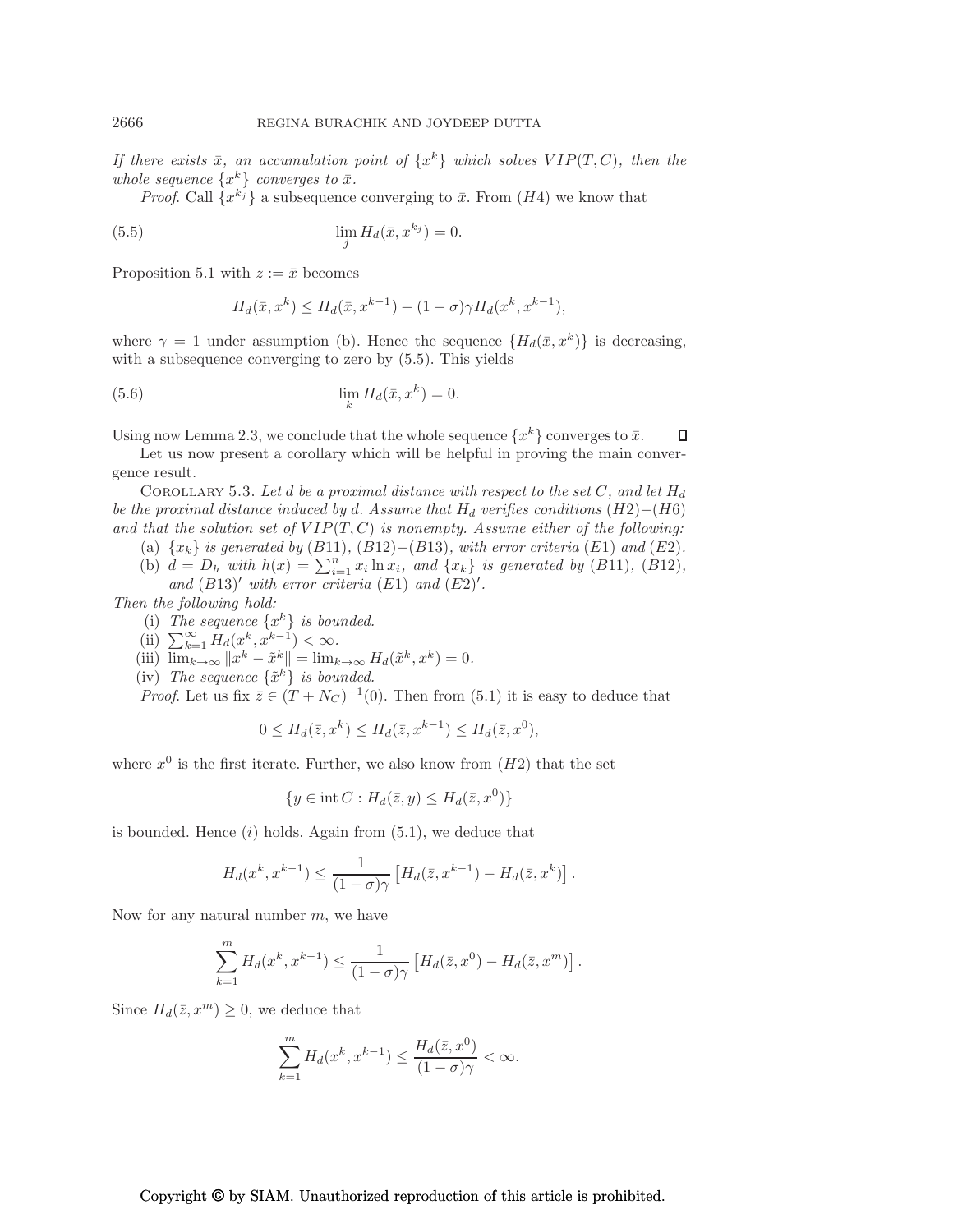Hence (*ii*) holds. Using (E1) we conclude that  $\lim_{k\to\infty} H_d(\tilde{x}^k, x^k) = 0$ . From Lemma 2.4(a), we have that  $\{\tilde{x}^k\}$  is bounded. So (iv) holds. Moreover, using now (iv), the fact that  $\lim_{k\to\infty} H_d(\tilde{x}^k, x^k) = 0$ , and Lemma 2.4(b), we get  $\lim_{k\to\infty} \|\tilde{x}^k - x^k\| = 0$ .

Our main convergence results are a consequence of the following two results.

THEOREM 5.4. Let d be a proximal distance with respect to the set  $C$ , and let  $H_d$  be *the proximal distance induced by d such that*  $H_d$  *verifies*  $(H1)–(H3)$  *and*  $(H5)–(H6)$ *. Assume either of the following:*

- (a) *d is a double regularization with*  $\mu > 1$ *, and*  $\{x^k\}$  *is a sequence generated by* (B11)−(B13) *with error criteria* (E1) *and* (E2)*.*
- (b)  $d = D_h$  is the Bregman distance induced by  $h(x) = \sum_{1}^{n}$  $\int_{1}^{n} x_i \ln x_i$ *, and*  $\{x^k\}$  *is a sequence generated by* (B11),(B12)*, and* (B13)′ *with error criteria* (E1) *and* (E2)′ *.*

*If the solution set of*  $VIP(T, C)$  *is nonempty, then there exists an infinite set*  $J \subset \mathbb{N}$ *such that the subsequence*  $\{x^j\}_{j\in J}$  *converges and* 

(5.7) 
$$
\liminf_{j \in J} \langle y - x^j, \tilde{v}^j \rangle \ge 0
$$

*for every*  $y \in C$ *.* 

*Proof.* From Corollary 5.3, we have that  $\{x^k\}$  is bounded, so there exists an infinite set K and a subsequence  $\{x^k\}_{k\in K}$  converging to some  $\bar{x}$ . Note that

$$
\langle \tilde{v}^k, y - x^k \rangle = \frac{1}{\lambda_k} \langle -\lambda_k \tilde{v}^k, x^k - y \rangle.
$$

Assume that (a) holds. Then by  $(B13)$ , we can write

(5.8) 
$$
\langle \tilde{v}^k, y - x^k \rangle = \frac{1}{\lambda_k} \langle \nabla_1 d(x^k, x^{k-1}), x^k - y \rangle.
$$

Condition  $(H3)$  yields

(5.9) 
$$
\frac{1}{\lambda_k} \langle \nabla_1 d(x^k, x^{k-1}), x^k - y \rangle \ge \frac{1}{\lambda_k} \left[ H_d(y, x^k) - H_d(y, x^{k-1}) + \frac{\gamma}{\lambda_k} H_d(x^k, x^{k-1}). \right]
$$

Because d is a double regularization, we know by Remark 4.2 that  $H_d(x, y) = \frac{\mu+1}{2} ||x |y||^2$  and  $\gamma = \frac{\mu - 1}{2}$ . Considering (5.9) for  $k \in K$  yields

1

(5.10) 
$$
\frac{2}{\lambda_k} \langle \nabla_1 d(x^k, x^{k-1}), x^k - y \rangle \ge \frac{\mu + 1}{\lambda_k} \left[ \left\| y - x^k \right\|^2 - \left\| y - x^{k-1} \right\|^2 \right] + \frac{\mu^2 - 1}{\lambda_k} \left\| x^k - x^{k-1} \right\|^2.
$$

The right-hand side tends to zero because  $\{x^k\}_{k\in K}$  converges to  $\bar{x}$ . This proves (5.7) for  $J := K$  in case (a). Assume now that (b) holds, so  $h(x) = \sum_{i=1}^{n} x_i \ln x_i$ . Let us write, for simplicity,  $h_i(x_i) := x_i \ln x_i$ . Therefore  $h'_i(x_i) := \ln x_i + 1$  and  $h''_i$  $i''(x_i) := \frac{1}{x_i}.$ Then by  $(B13)'$ , we can write for  $k \in K$ 

(5.11) 
$$
\langle \tilde{v}^{k}, y - x^{k} \rangle = \frac{r_{k-1}}{\lambda_{k}} \langle \nabla h(x^{k}) - \nabla h(x^{k-1}), x^{k} - y \rangle
$$

$$
= \frac{r_{k-1}}{\lambda_{k}} \sum_{i=1}^{n} (h'_{i}(x_{i}^{k}) - h'_{i}(x_{i}^{k-1})) (x_{i}^{k} - y_{i})
$$

$$
= \frac{1}{\lambda_{k}} \sum_{i=1}^{n} r_{k-1} \ln \left( \frac{x_{i}^{k}}{x_{i}^{k-1}} \right) (x_{i}^{k} - y_{i}).
$$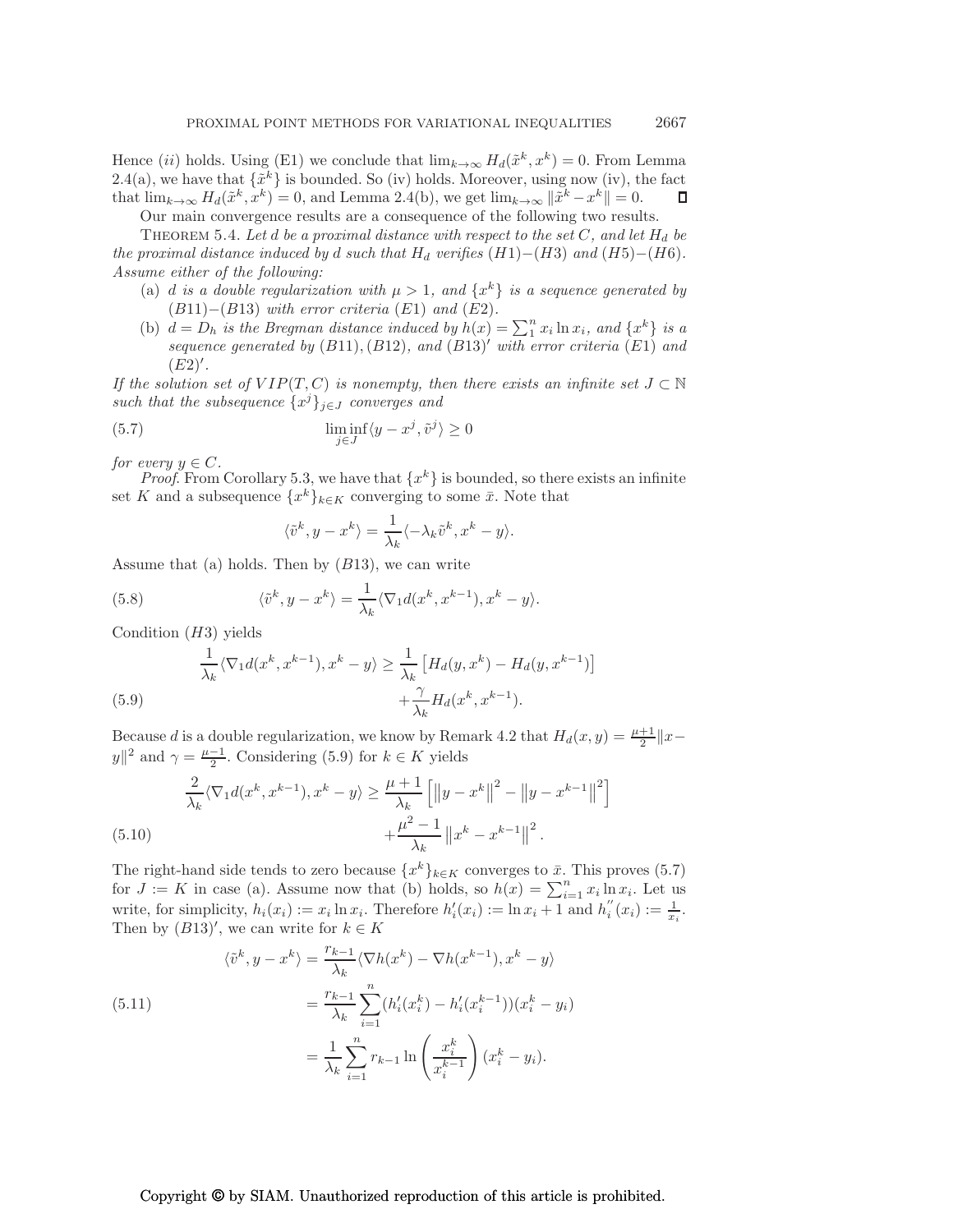Call  $q_i^k(y_i) := r_{k-1} \ln(\frac{x_i^k}{x_i^{k-1}})(x_i^k - y_i)$  and  $I_0 := \{i \in \{1, ..., n\} : \bar{x}_i = 0\}$ . We have that

$$
\liminf_{k \in K} \langle \tilde{v}^k, y - x^k \rangle = \liminf_{k \in K} \frac{1}{\lambda_k} \sum_{i=1}^n q_i^k(y_i)
$$

$$
\geq \sum_{i=1}^n \liminf_{k \in K} \frac{1}{\lambda_k} q_i^k(y_i)
$$

$$
= \sum_{i \in I_0} \liminf_{k \in K} \frac{1}{\lambda_k} q_i^k(y_i) + \sum_{i \notin I_0} \liminf_{k \in K} \frac{1}{\lambda_k} q_i^k(y_i)
$$
(5.12)
$$
= S_0 + S_1.
$$

Note that  $S_1 = 0$  by continuity of  $h'_i$  in  $\mathbb{R}_{++}$  and the facts that  $\lambda_k \geq \hat{\lambda} > 0$  and  ${r_{k-1}}$  is a bounded sequence. We must show that  $S_0 \geq 0$ . To prove that  $S_0 \geq 0$ , we will prove the following claim.

CLAIM. There exists an infinite index set  $K_0 \subset K$ ,  $K_0$  not depending on y, such that

(5.13) 
$$
\liminf_{j \in K_0} q_i^j(y_i) \ge 0
$$

for every  $i \in I_0$ . Because  $\lambda_j \geq \overline{\lambda} > 0$ , the above expression, Lemma 2.5, and (5.12) yield (5.7) for the choice  $J := K_0$ . Let  $p := |I_0|$  be the number of elements in the set  $I_0$ , and assume without loss of generality that  $I_0 := \{1, \ldots, p\}$ . Define the set

$$
K_1 := \{ k \in K \, : \, x_1^k < x_1^{k-1} \}.
$$

We have two possible cases to consider.

*Case* 1. The set  $K_1$  is infinite.

*Case* 2. The set  $K_1$  is finite, so there exists an index  $k_0 \in K$  such that  $x_1^k \ge x_1^{k-1}$  for all  $k \in K$  such that  $k \geq k_0$ . In this situation, call  $\bar{K}_1 := \{k \in K : k \geq k_0\}.$ 

Suppose we are in Case 1. Assume first that  $y_1 = 0$ . For every  $k \in K_1$ , we have  $x_1^k < x_1^{k-1}$ , so  $\ln(\frac{x_1^k}{x_1^{k-1}}) < 0$ , and by the mean value theorem there exists  $\theta_k \in$  $(x_1^k, x_1^{k-1})$  such that  $\ln(\frac{x_1^k}{x_1^{k-1}}) = (1/\theta_k)(x_1^k - x_1^{k-1}) < 0$ . Hence we can write

$$
|q_1^k(y_1)| = |q_1^k(0)| = r_{k-1} \ln\left(\frac{x_1^{k-1}}{x_1^k}\right) x_1^k
$$
  
=  $r_{k-1} \frac{(x_1^{k-1} - x_1^k)}{\theta_k} x_1^k \le \frac{x_1^{k-1} (x_1^{k-1} - x_1^k)}{\theta_k} x_1^k$   
 $\le (x_1^{k-1} - x_1^k) x_1^{k-1},$ 

where we used the definition of  $r_{k-1}$  in the first inequality and the fact that  $x_1^k < \theta_k$ in the second one. Note that the right-hand side of the expression above tends to zero because the sequences  $\{x_1^{k-1} - x_1^k\}$  and  $\{x_1^{k-1}\}$  tend to zero. Hence, in Case 1 when  $y_1 = 0$ , we have lim  $\inf_{k \in K_1} q_1^k(0) = 0$ . Assume now that we are in Case 1 with  $y_1 > 0$ . Because  $x_1^k$  tends to zero, there exists  $k_1 = k_1(y_1) \in K_1$  such that  $(x_1^k - y_1) < 0$  for every  $k \in K_1$  such that  $k \geq k_1$ . Note also that  $\ln (x_1^k/x_1^{k-1}) < 0$  for every  $k \in K_1$ . Hence, we can write

$$
\begin{array}{rcl}\n\liminf_{k \in K_1} q_1^k(y_1) & = & \sup_{j \in \mathbb{N}} \inf_{k \ge j, \, k \in K_1} r_{k-1} \ln \left( x_1^k / x_1^{k-1} \right) \left( x_1^k - y_1 \right) \\
& \ge \inf_{k \ge k_1, \, k \in K_1} r_{k-1} \ln \left( x_1^k / x_1^{k-1} \right) \left( x_1^k - y_1 \right) \ge 0,\n\end{array}
$$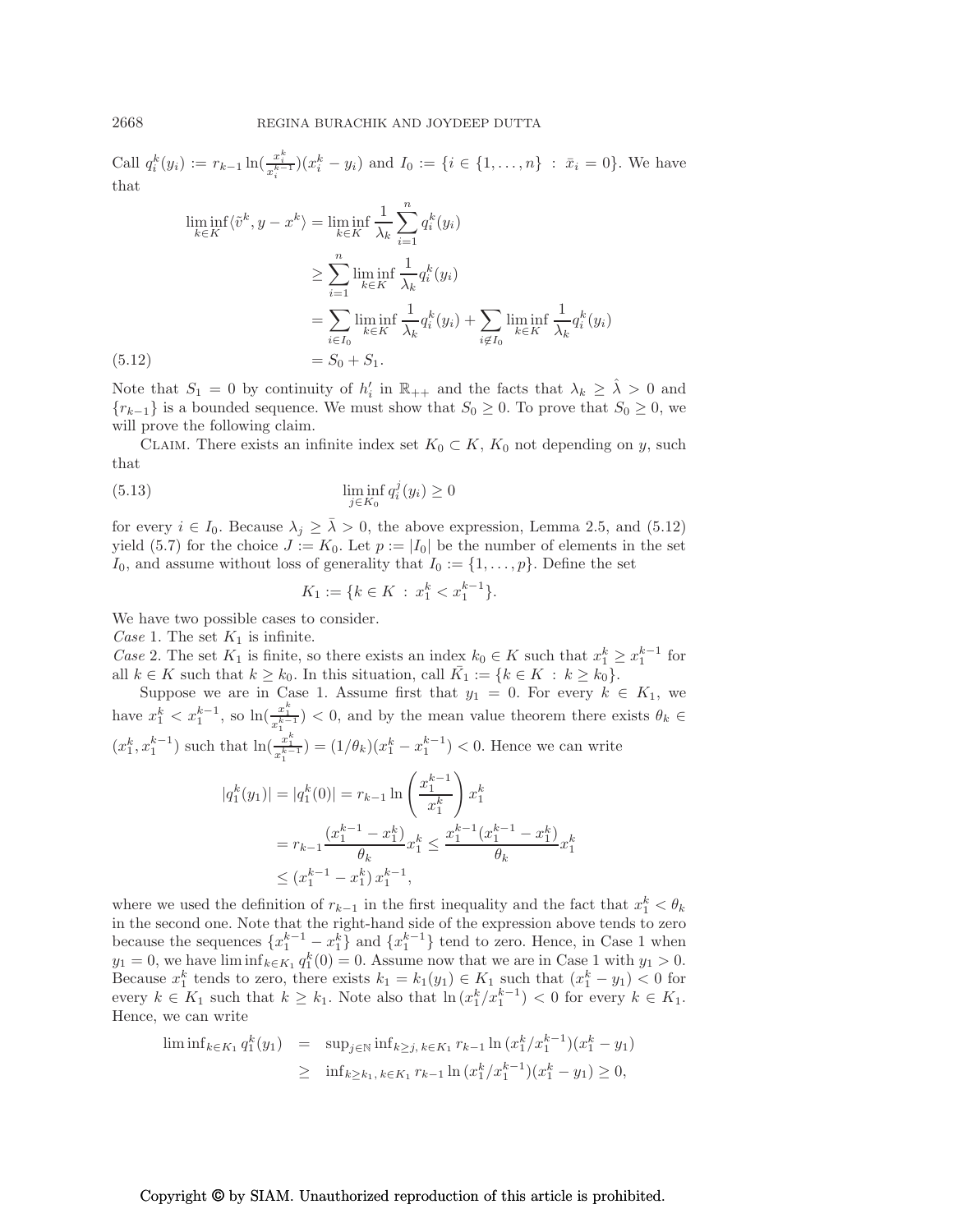where we used the definition of  $k_1$ . Note that even though  $k_1$  depends on  $y_1$ , the overall  $\liminf_{k \in K_1} q_1^k(y_1) \geq 0$  for every choice of  $y_1$ .

Suppose we are in Case 2. By definition of  $\overline{K}_1$ , we have that  $x_1^k \ge x_1^{k-1}$  for all  $k \in \overline{K}_1$ . We will show that  $\liminf_{k \in \overline{K}_1} q_1^k(y_1) = 0$  in this case. For every  $k \in \overline{K}_1$ , we have  $\ln (x_1^k / x_1^{k-1}) \geq 0$ . Using the mean value theorem again, we can write

$$
|q_1^k(y_1)| = r_{k-1} \ln (x_1^k/x_1^{k-1}) |x_1^k - y_1| \le x_1^{k-1} \ln (x_1^k/x_1^{k-1}) |x_1^k - y_1|
$$
  
=  $(x_1^{k-1}/\theta_k)(x_1^k - x_1^{k-1}) |x_1^k - y_1| \le (x_1^k - x_1^{k-1}) |x_1^k - y_1|$ 

for every  $k \in \overline{K}_1$ . Because  $(x_1^k - x_1^{k-1})$  tends to zero when  $k \in \overline{K}_1$  goes to infinity and the term  $|x_1^k - y_1|$  is bounded, we conclude that  $\liminf_{k \in \bar{K}_1} q_1^k(y_1) = 0$  as wanted. We thus proved that there exists  $J_1 \subset K$  such that  $J_1$  is infinite,  $J_1$  does not depend on  $y_1$ , and

(5.14) 
$$
\liminf_{j \in J_1} q_1^j(y_1) \ge 0.
$$

Define now

$$
K_2 := \{ k \in J_1 \, : \, x_2^k < x_2^{k-1} \}.
$$

Again we have the two cases above to consider, and in the same way as above, we can obtain an infinite set  $J_2 \subset J_1$  such that

(5.15) 
$$
\liminf_{j \in J_2} q_2^j(y_2) \ge 0,
$$

where  $J_2$  does not depend on  $y_2$ . Iterating this process p times, we obtain p infinite sets  $\{J_1,\ldots,J_p\}$  such that  $J_p \subset J_{p-1} \subset \cdots \subset J_1 \subset K$  satisfying

(5.16) 
$$
\liminf_{j \in J_l} q_l^j(y_l) \ge 0 \ \forall l = 1, ..., p
$$

with  $J_l$  independent of  $y_l$  for all  $l = 1, \ldots, p$ . Take now  $J_0 := J_p$ . Because  $J_p \subset J_i$  for all  $i \in I_0$ , we have that

$$
\liminf_{j \in J_0} q_i^j(y_i) \ge 0
$$

for all  $i \in I_0$ . This proves the claim for  $K_0 = J_0$ . Hence (5.7) holds under assumption (b) for the infinite set  $J = J_0$ . (b) for the infinite set  $J = J_0$ .

LEMMA 5.5. *Consider the problem*  $VIP(T, C)$ *, and let the sequence*  $\{(z^k, u^k)\}$ *be an arbitrary sequence such that*  $\{z^k\}$  *is bounded and there exists a subsequence*  $\{(z^{k_j}, u^{k_j})\}$  of  $\{(z^k, u^k)\}$  which verifies

(5.18) 
$$
\liminf_{j \to \infty} \langle y - z^{k_j}, u^{k_j} \rangle \ge 0
$$

*for all*  $y \in C$ *. Assume that the subsequence*  $\{(z^{k_j}, u^{k_j})\}$  *also verifies* 

(5.19) 
$$
\liminf_{j} \langle w - u^{k_j}, y - z^{k_j} \rangle \ge 0
$$

*for all*  $y \in C$  *and that all*  $w \in (T + N_C)y$ *. Then every accumulation point of*  $\{z^{k_j}\}$  *is a solution of*  $VIP(T, C)$ *.*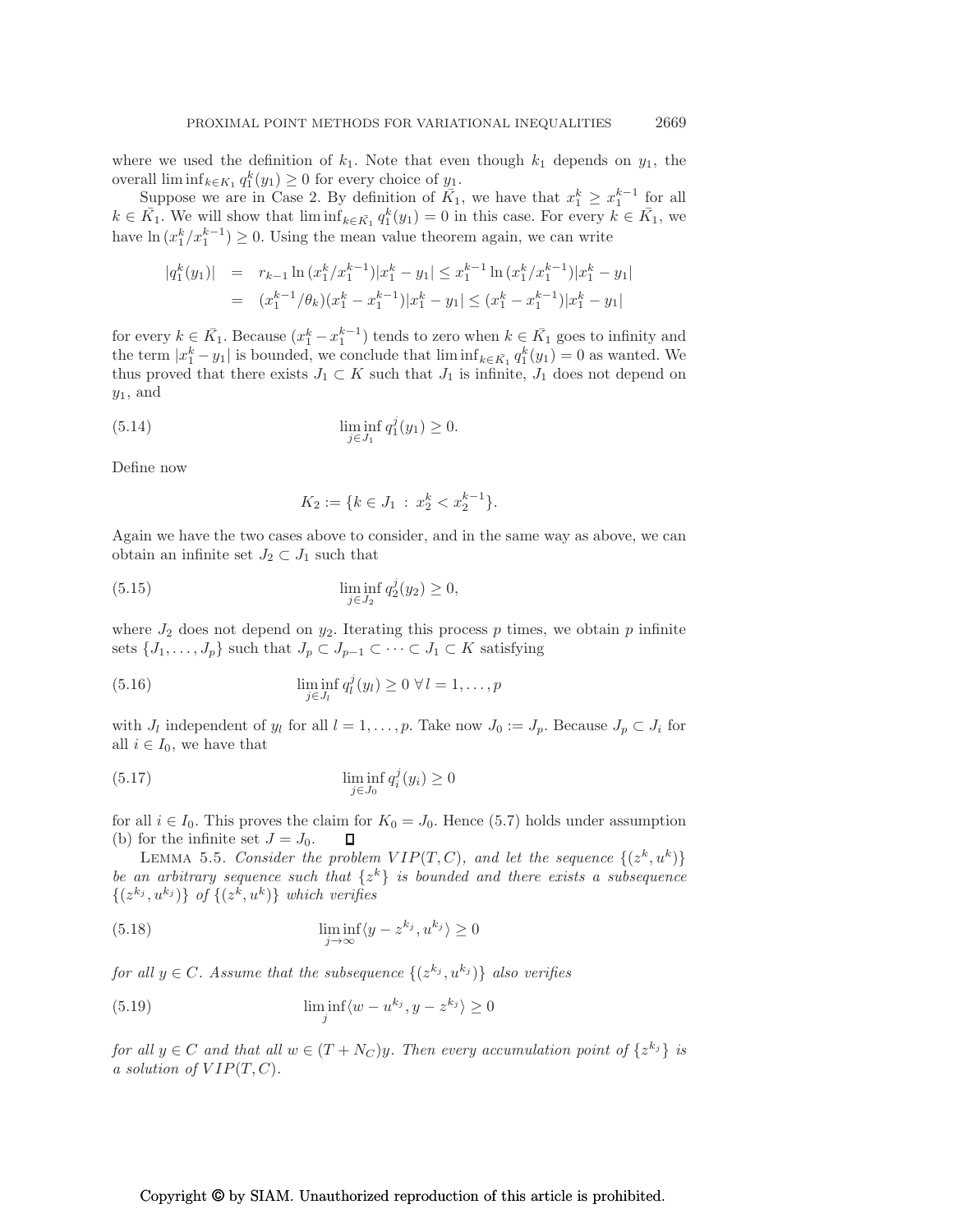*Proof.* Because  $\{z^{k_j}\}\$ is bounded, there exists a subsequence (which we still denote  $\{z^{k_j}\}\$ for simplicity) converging to some  $\bar{z}$ . We can write

$$
\langle y - z^{k_j}, w \rangle = \langle y - z^{k_j}, w - u^{k_j} \rangle + \langle y - z^{k_j}, u^{k_j} \rangle.
$$

Using the properties of liming and the definition of  $\bar{z}$  in the above expression, we obtain

$$
\langle y-\bar{z},w\rangle=\liminf_j\langle y-z^{k_j},w\rangle\geq \liminf_j\langle y-z^{k_j},w-u^{k_j}\rangle+\liminf_j\langle y-z^{k_j},u^{k_j}\rangle\geq 0,
$$

where we used (5.19) and the fact that the subsequence  $\{(z^{k_j}, u^{k_j})\}$  verifies (5.18). Because  $y \in C$  and  $w \in (T + N_C)y$  are arbitrary, this implies that  $\overline{z}$  solves  $VIP(T, C)$ .  $VIP(T, C)$ .

Theorem 5.6. *Let* d *be a proximal distance with respect to the set* C*, and let*  $H_d$  *be the proximal distance induced by* d*, such that*  $H_d$  *verifies* (H1)−(H3) *and* (H5)−(H6)*. Assume either of the following:*

- (a) *d is a double regularization with*  $\mu > 1$ *, and*  $\{x^k\}$  *is a sequence generated by* (B11)−(B13) *with error criteria* (E1) *and* (E2)*.*
- (b)  $d = D_h$  *is the Bregman distance induced by*  $h(x) = \sum_{i=1}^n x_i \ln x_i$ *, and*  $\{x^k\}$ *is a sequence generated by* (B11)*,* (B12)*, and* (B13)′ *with error criteria* (E1) *and* (E2)′ *.*

*If the solution set of*  $VIP(T, C)$  *is nonempty, then every accumulation point of the* sequence  $\{x^k\}$  *is a solution of variational inequality*  $VIP(T, C)$ *.* 

*Proof*. Using Theorem 5.4, under either assumption (a) or (b), there exists an infinite set  $K \subset \mathbb{N}$  such that  $\{x^k\}_{k \in K}$  converges to, say,  $\bar{x}$ , and for every  $y \in C$ ,

(5.20) 
$$
\liminf_{k \in K} \langle y - x^k, \tilde{v}^k \rangle \ge 0.
$$

Our next step is to prove that for every  $y \in C$  and every  $w \in (T + N_C)y$ , we have

(5.21) 
$$
\liminf_{k \in K} \langle y - x^k, w - \tilde{v}^k \rangle \ge 0,
$$

where  ${x^k}_{k \in K}$  and  ${\tilde{v}^k}_{k \in K}$  are as in assumption (a) or (b). Take  $y \in C$  and  $w \in$  $(T + N_C)y$ . Because  $D(T) \cap \text{int } C \neq \emptyset$ , we can write

$$
w \in (T + N_C)(y) = T(y) + N_C(y).
$$

Thus we have  $w = u + r$ , where  $u \in T(y)$  and  $r \in N_C(y)$ . For every  $k \in K$ , we have

$$
\langle y - x^k, w - \tilde{v}^k \rangle = \langle y - x^k, u - \tilde{v}^k \rangle + \langle y - x^k, r \rangle.
$$

Since  $r \in N_C(y)$ , we have

$$
\langle y - x^k, r \rangle \ge 0.
$$

This shows that

(5.22) 
$$
\langle y - x^k, w - \tilde{v}^k \rangle \ge \langle y - x^k, u - \tilde{v}^k \rangle.
$$

Further, we can write

(5.23) 
$$
\langle y - x^k, u - \tilde{v}^k \rangle = \langle y - \tilde{x}^k, u - \tilde{v}^k \rangle + \langle \tilde{x}^k - x^k, u - \tilde{v}^k \rangle.
$$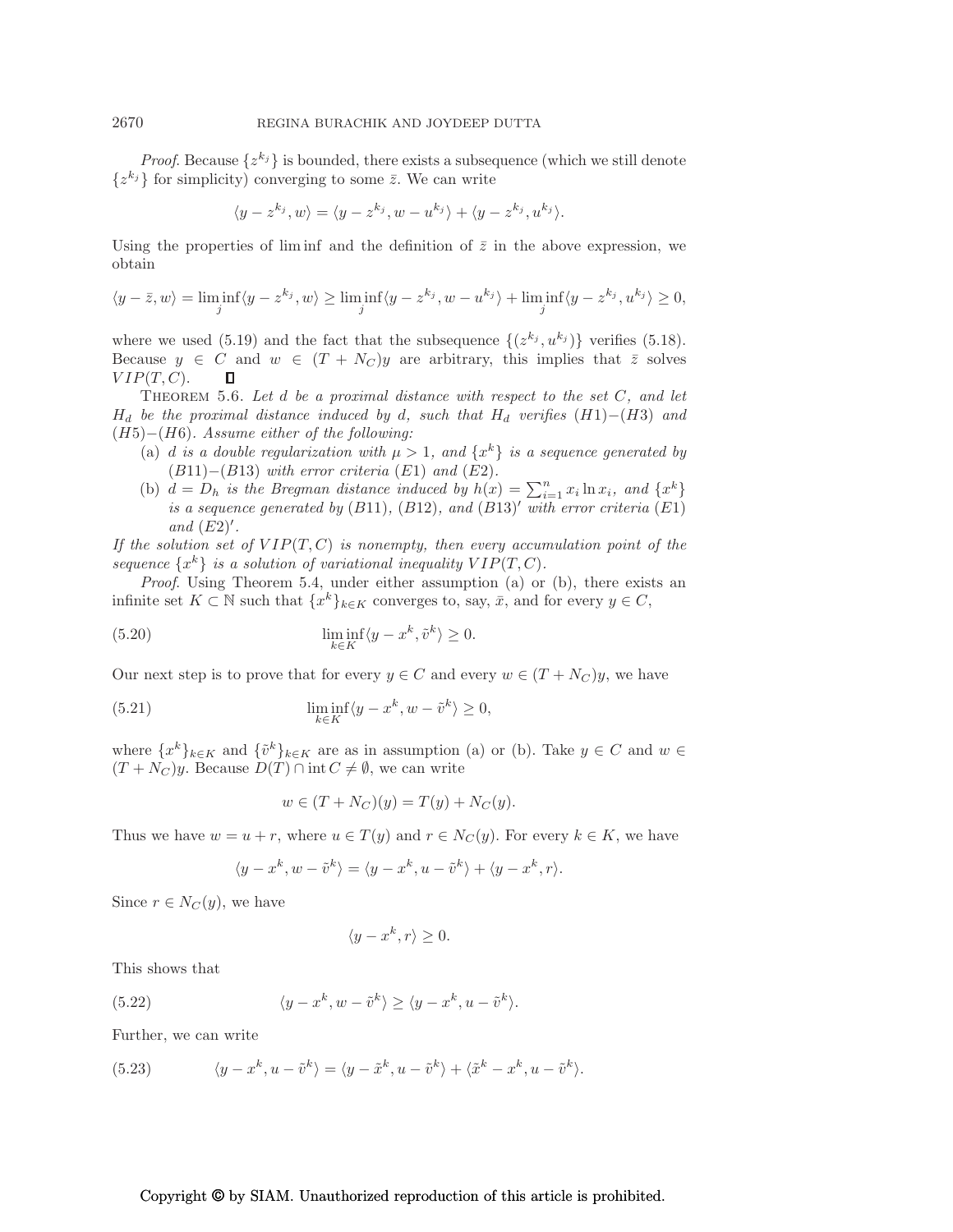Since  $u \in T(y)$  and  $\tilde{v}^k \in T^{\varepsilon_k}(\tilde{x}^k)$ , we have

$$
\langle y - \tilde{x}^k, u - \tilde{v}^k \rangle \ge -\varepsilon_k.
$$

Thus from (5.23), we have

$$
\langle y - x^k, u - \tilde{v}^k \rangle \ge -\varepsilon_k + \langle \tilde{x}^k - x^k, u - \tilde{v}^k \rangle.
$$

Using now (5.22) yields

$$
\langle y - x^k, w - \tilde{v}^k \rangle \ge -\varepsilon_k + \langle \tilde{x}^k - x^k, u - \tilde{v}^k \rangle.
$$

The above expression can be further rearranged as

$$
\langle y - x^k, w - \tilde{v}^k \rangle \ge - \left[ \varepsilon_k + \langle \tilde{x}^k - x^k, \tilde{v}^k \rangle \right] + \langle \tilde{x}^k - x^k, u \rangle.
$$

Under assumption (a), we use  $(E2)$  and the Cauchy–Schwartz inequality to obtain

(5.24) 
$$
\langle y - x^k, w - \tilde{v}^k \rangle \ge \frac{-\sigma \gamma}{\lambda_k} H_d(x^k, x^{k-1}) - ||u|| \, ||\tilde{x}^k - x^k||.
$$

The right-hand side of the expression above tends to zero by Corollary 5.3, items (ii) and (iii). Therefore, we have

(5.25) 
$$
\liminf_{k \in K} \langle y - x^k, w - \tilde{v}^k \rangle \ge 0,
$$

where we used again the fact that  $\lambda_k$  is bounded away from zero for all k. From (5.20),  $(5.21)$ , and Lemma 5.5, we have that there exists an accumulation point of  $\{x^k\}$  which solves  $VIP(T, C)$ . Using now Lemma 5.2, we conclude that the whole sequence  $\{x^k\}$ converges to that solution.

Under assumption (b), we use  $(E2)'$  and the Cauchy–Schwartz inequality to obtain

(5.26) 
$$
\langle y - x^k, w - \tilde{v}^k \rangle \ge \frac{-\sigma r_{k-1}}{\lambda_k} D_h(x^k, x^{k-1}) - ||u|| \, ||\tilde{x}^k - x^k||.
$$

Recall that  $r_{k-1} = \min_{i=1,\dots,n} \{x_i^{k-1}\}\$ , so there exists  $L > 0$  such that  $r_{k-1} \leq L$  for every k. Using this fact and taking limits in the above expression, we conclude that

$$
\liminf_{k \in K} \langle y - x^k, w - \tilde{v}^k \rangle \ge 0,
$$

where we used also the fact that  $\lambda_k$  is bounded away from zero for all k. From (5.20),  $(5.21)$ , and Lemma 5.5, we have that there exists an accumulation point of  $\{x^k\}$  which solves  $VIP(T, C)$ . Using now Lemma 5.2, we conclude that the whole sequence  $\{x^k\}$ converges to that solution.

6. A specific implementation. We discuss in this section the computational feasibility of the algorithm  $(B11)$ – $(B12)(B13)'$ , with error criteria  $(E1)(E2)'$ . Our analysis shows the usefulness of the  $\varepsilon$ -enlargement of T in the implementation of the relative error criteria. To our knowledge, these features cannot be exploited by using a summable error criterion as the one on [27].

In [13, Section 5] it is shown how the inexact scheme induced by the log-quadratic distance can take full advantage of the enlargement of  $T$  and avoid the extragradient step, thus resulting in a simple implementation of the method. Key parts of the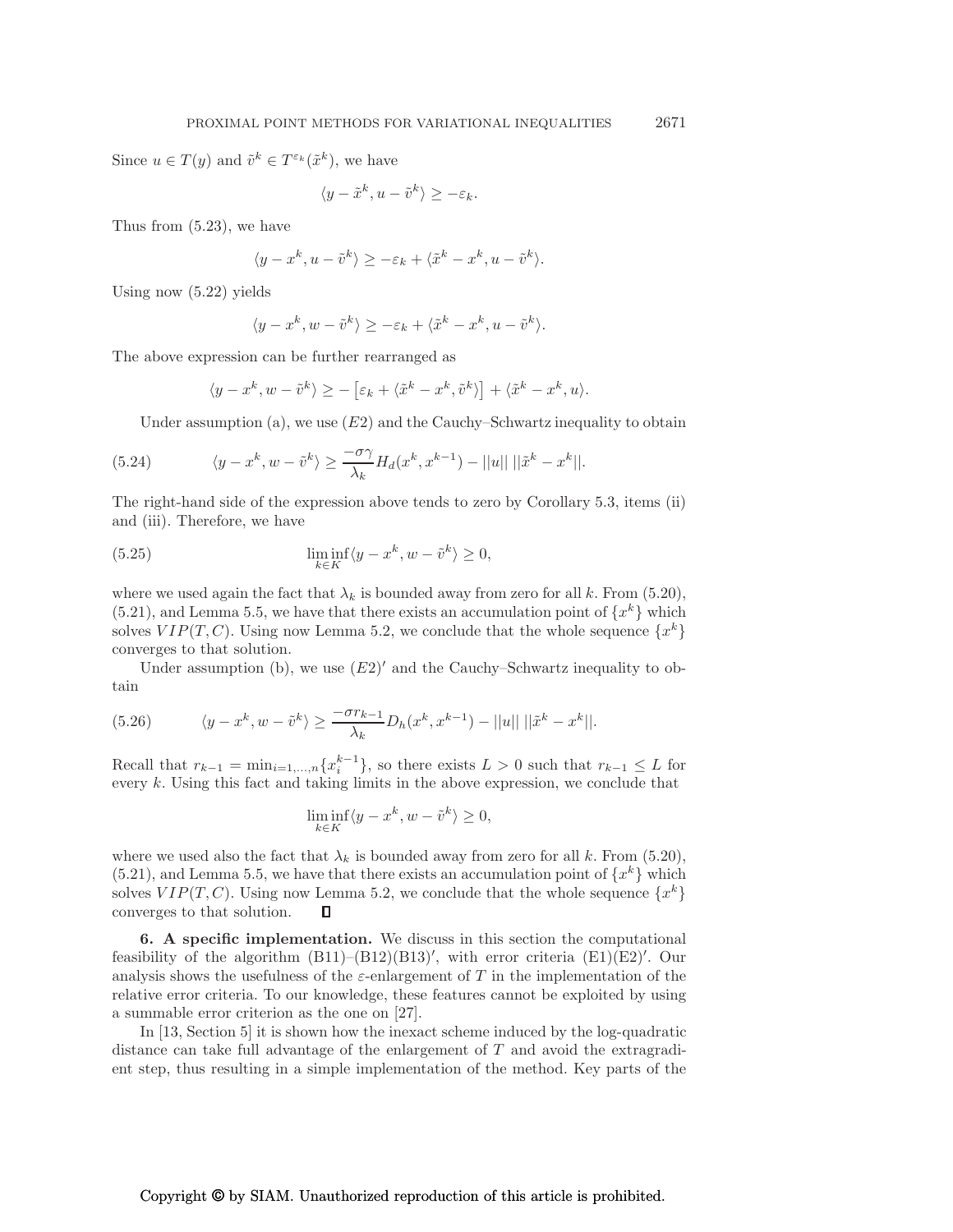analysis in the latter reference rely on the strong convexity of the log-quadratic regularization. Furthermore, the operator  $T$  is assumed to be point-to-point in [13, section 5]. In the case we study below, we no longer have the strong convexity assumption, and we analyze the general point-to-set case. Hence, our analysis is significantly more involved than that in [13, section 5].

In what follows, we consider the case in which the constraint set is  $C = \mathbb{R}^n_+$ , and our generalized distance is the Bregman distance  $D_h$  induced by  $h(x) = \sum_{i=1}^n x_i \log x_i$ . In this situation, problem  $VIP(T, \mathbb{R}^n_+)$  is equivalent to  $VIP(T + N_{\mathbb{R}^n_+}, \overline{\mathbb{R}^n_+})$ :

(6.1) Find 
$$
\bar{x}
$$
 such that  
\n
$$
\exists \bar{v} \in (T + N_{\mathbb{R}^n_+})\bar{x}, \ \langle \bar{v}, y - \bar{x} \rangle \ge 0 \ \forall \ y \in \mathbb{R}^n_+
$$

because they have the same solution set. So we may apply our algorithm to the original  $VIP(T, \mathbb{R}^n_+)$  or to (6.1) in order to get a solution.

If the algorithm is applied to  $(6.1)$ , the k-th proximal system consists of finding  $\boldsymbol{x}$  such that

(6.2) 
$$
\begin{cases} v \in (T + N_{\mathbb{R}^n_+})(x), \\ \lambda_k v + \nabla_1 D_h(x, x^{k-1}) = 0. \end{cases}
$$

Because the domain of  $\nabla_1 D_h(\cdot, x^{k-1})$  is  $\mathbb{R}_{++}^n$ , the exact solutions of  $(3.1)$ – $(3.2)$  and (6.2) coincide. For each  $x \in \mathbb{R}_{++}^n$ ,

$$
T^{\varepsilon}(x)\subset (T+N_{{\mathbb R}^n_+})^{\varepsilon}(x).
$$

Then the set of approximated solutions (in the sense of Definition 3.2) of (6.2) is "potentially" bigger than the corresponding set for  $(3.1)$ – $(3.2)$ . Moreover, the following result, which is [13, Lemma 2.2], provides a practical method for generating elements in  $(T + N_{\mathbb{R}^n_+})^{\varepsilon}(x)$ .

LEMMA 6.1. Let T be a maximal monotone operator on  $\mathbb{R}^n$ , with dom  $T \subset \mathbb{R}^n_+$ . *If*  $v \in T(x)$ *, then for each*  $w \in \mathbb{R}^n_+$ *,* 

$$
(v - w) \in T^{\varepsilon}(x)
$$

*for*  $\varepsilon \geq \langle w, x \rangle$ *.* 

The following analysis focuses on the computation of an approximated solution of (6.2), in the sense of Definition 3.2. For brevity, an approximated solution in the sense of Definition 3.2 will be called in this section an approximated solution.

At each iteration, two computations must be performed. The first one is to find  $\tilde{x} \in \mathbb{R}_{++}^n$ ,  $\tilde{v}$ ,  $\varepsilon$  an approximated solution of the system  $(3.1)$ – $(3.2)$  or  $(6.2)$ . Given  $\tilde{v}$ obtained in the first computation, the second computation is the extragradient-like step (B13)', which for our choice of  $D_h$  can be restated as requiring  $x^k$  to satisfy

(6.3) 
$$
r_{k-1} \nabla_1 D_h(x^k, x^{k-1}) = r_{k-1} \sum_{i=1}^n \log \left( \frac{x_i^k}{x_i^{k-1}} \right) e^i = -\lambda_k \tilde{v},
$$

where  $r_{k-1} := \min_{i=1,\dots,n} \{x_i^{k-1}\}\$ and  $\{e^1, \dots, e^n\}$  is the canonical basis of  $\mathbb{R}^n$ . These two computations are interconnected because  $x^k$  is needed to verify whether  $\tilde{x}, \tilde{v}, \varepsilon$ satisfy  $(E1)(E2)'$ . So from the practical point of view, it is advantageous to devise a procedure that avoids this second computation. This is achieved in the implementation below, in which the extragradient step is automatically satisfied.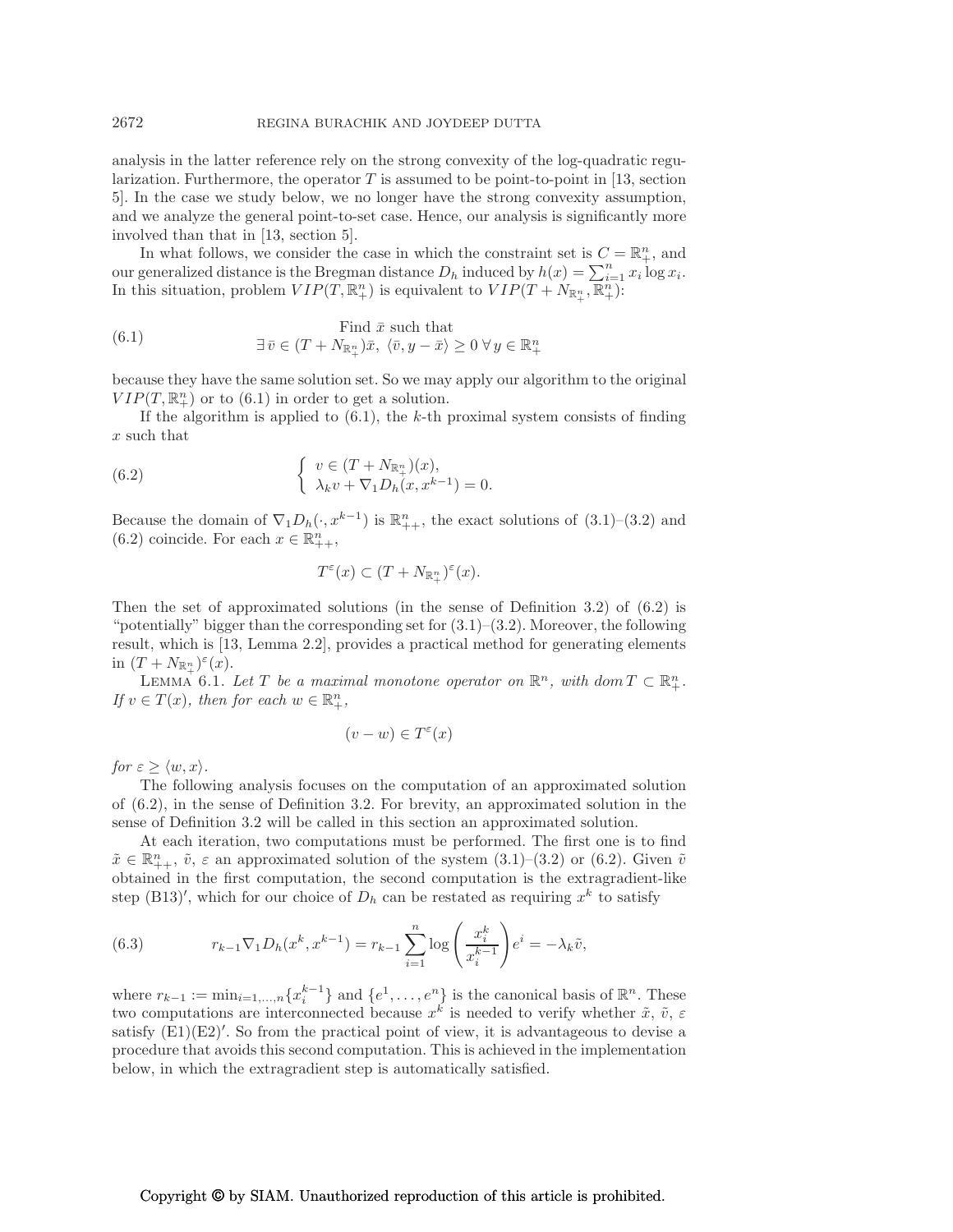First let us observe that if  $0 \in T(x^{k-1})$ , then  $(\tilde{x}^k, x^k, \tilde{v}^k, \varepsilon_k) = (x^{k-1}, x^{k-1}, 0, 0)$ solves  $(B11)(B12)(B13)'$  and trivially verifies  $(E1)(E2)'$ . In this case,  $x^{k-1}$  is a solution of (6.1), and the algorithm may stop here. So from now on, we assume that  $x^{k-1}$  is not a solution of problem (6.1), i.e.,

$$
0 \notin T(x^{k-1}).
$$

In what follows, we denote  $\gamma_k := \lambda_k / r_{k-1}$ , where  $\lambda_k$ ,  $r_{k-1}$  are as in (6.3). Fix  $\beta > 0$ , and for the current iterate  $x^{k-1} \in \mathbb{R}_{++}^n$ , define the point-to-set mapping

(6.4) 
$$
F_{\beta,k}(x) := \frac{\lambda_k}{r_{k-1}} T(x) + \nabla_1 D_h(x, x^{k-1}) - \beta \sum_{i=1}^n \frac{x_i^{k-1}}{x_i} e^i.
$$

Our assumptions on T and  $\gamma_k$  imply that  $F_{\beta,k}$  is strictly monotone. Using [9, Theorem 1] we have that  $F_{\beta,k}$  is onto. The following result shows that the approximate solution  $\tilde{x}$  can be chosen in such a way that the extragradient step is unnecessary.

THEOREM 6.2. *Fix*  $\theta \in (0,1)$ *, and consider*  $F_{\beta,k}$  *as in* (6.4)*. Suppose that*  $0 \notin$  $T(x^{k-1})$ *. Let*  $\tilde{x} \in \mathbb{R}_{++}^n$  and  $\tilde{w} \in F_{\beta,k}(\tilde{x})$  be such that

(6.5) 
$$
|\left[\tilde{w}\right]_i| \leq \theta \beta \frac{x_i^{k-1}}{\tilde{x}_i} \quad \forall i = 1, \dots, n,
$$

*where*  $[z]_i$  *stands for the i*-th coordinate of  $z \in \mathbb{R}^n$ . For all  $i = 1, ..., n$ , define

$$
\begin{aligned} \rho &:= \tilde{w} + \beta \sum_{i=1}^n \frac{x_i^{k-1}}{\tilde{x}_i} e^i, \\ [\hat{v}]_i &:= -\frac{1}{\gamma_k} \ln \left( \frac{\tilde{x}_i}{x_i^{k-1}} \right), \\ \varepsilon &:= \frac{1}{\gamma_k} \langle \tilde{x}, \rho \rangle. \end{aligned}
$$

*Then we have the following:*

(i)  $\rho \geq 0$ .

- (ii)  $\hat{v} \in (T + N_{\mathbb{R}^n_+})^{\varepsilon}(\tilde{x})$ .
- (iii) The extragradient equation (6.3) holds for the choice  $x^k = \tilde{x}$  and  $\tilde{v} = \hat{v}$ .
- (iv) *For small enough*  $\beta$ *, the choice*  $x^k := \tilde{x}$  *verifies* (E1) *and* (E2)'.

*Proof.* We start by noting that for every  $\theta, \beta > 0$  and every  $x^{k-1} \in \mathbb{R}_{++}^n$ , there exists  $\tilde{x}$  verifying (6.5). Indeed, this is a consequence of the fact that  $F_{(1+\theta)\beta,k}$  is onto. Let  $\tilde{x}, \tilde{w}$  be as in (6.5). From the definitions of  $\rho$  and  $\tilde{w}$ , we can write

(6.6) 
$$
\rho_i - \beta \frac{x_i^{k-1}}{\tilde{x}_i} = [\tilde{w}]_i.
$$

Combine the above expression with (6.5) to obtain

$$
-\theta\beta \frac{x_i^{k-1}}{\tilde x_i}\leq \rho_i-\beta \frac{x_i^{k-1}}{\tilde x_i}\leq \theta\beta \frac{x_i^{k-1}}{\tilde x_i}.
$$

This shows that

$$
0<(1-\theta)\beta\frac{x_i^{k-1}}{\tilde x_i}\leq \rho_i\leq \beta(1+\theta)\frac{x_i^{k-1}}{\tilde x_i},
$$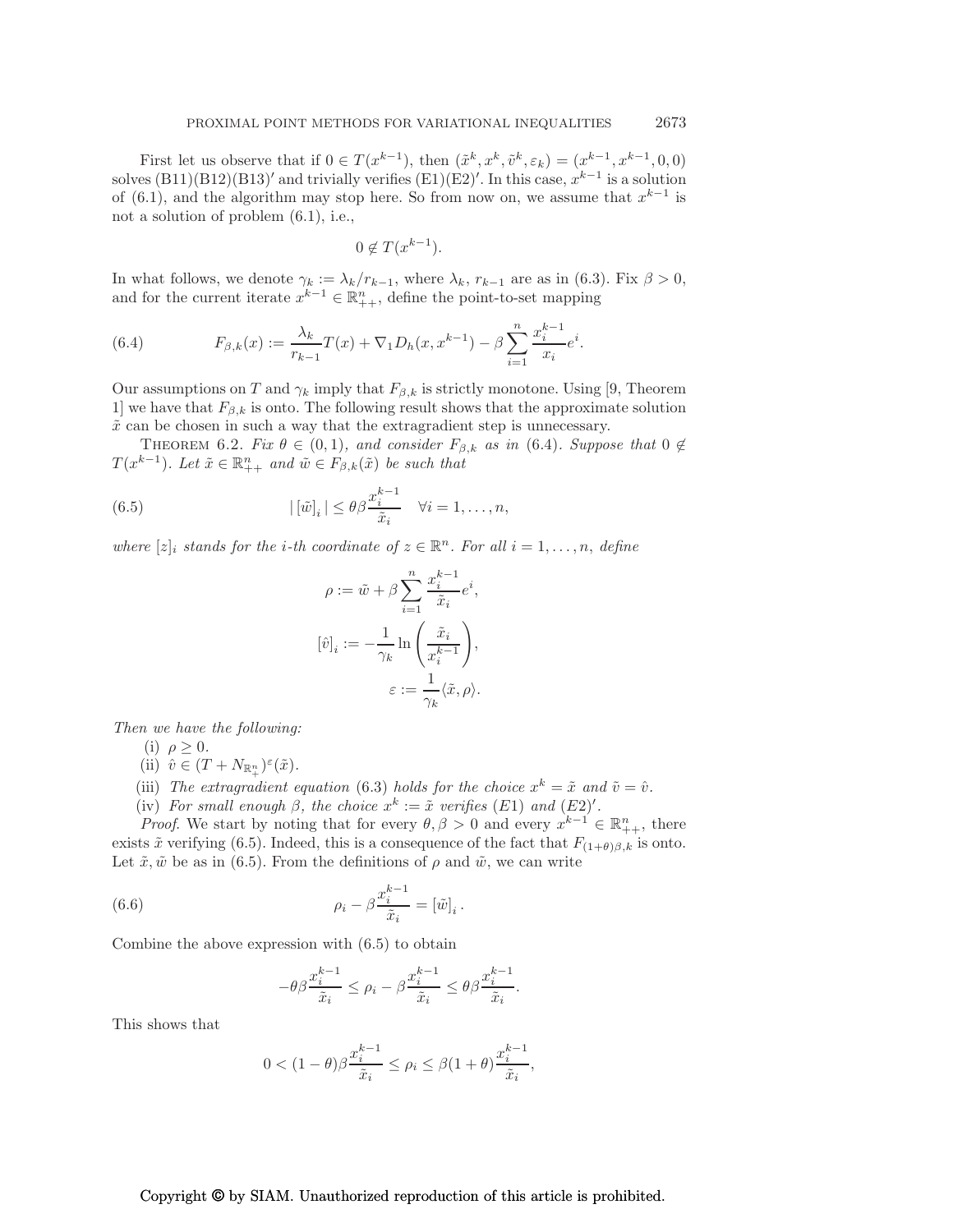which proves (i). To prove (ii), we use Lemma 6.1 and the fact that

$$
T(\tilde{x}) = (T + N_{\mathbb{R}^n_+})(\tilde{x})
$$

because  $\tilde{x} \in \mathbb{R}_{++}^n$ . Recall that  $\tilde{w} \in F_{\beta,k}(\tilde{x})$ , so there exists  $\tilde{v} \in T(\tilde{x})$  such that

$$
\tilde{w} = \gamma_k \tilde{v} + \nabla_1 D_h(\tilde{x}, x^{k-1}) - \beta \sum_{i=1}^n \frac{x_i^{k-1}}{\tilde{x}_i} e^i.
$$

Therefore,  $\tilde{v} \in (T + N_{\mathbb{R}^n_+})(\tilde{x})$ . Combining this fact with the definitions of  $\rho, \hat{v}, \varepsilon$  and Lemma 6.1 yields

$$
\hat{v} = \tilde{v} - \frac{\rho}{\gamma_k} \in (T + N_{\mathbb{R}_+^n})^{\varepsilon}(\tilde{x}).
$$

Let us now establish (iii). Take  $\varepsilon_k := \varepsilon, \ \tilde{v}^k := \hat{v} \in (T + N_{\mathbb{R}^n_+})^{\varepsilon}(\tilde{x})$ , and  $\tilde{x}^k := \tilde{x}$  in (B11). Also take  $x^k := \tilde{x}$  in (B13)'. With these choices, we have

$$
\nabla_1 D_h(x^k, x^{k-1}) = \nabla_1 D_h(\tilde{x}, x^{k-1}) = \gamma_k \frac{\nabla_1 D(\tilde{x}, x^{k-1})}{\gamma_k} = -\gamma_k \hat{v} = -\gamma_k \tilde{v}^k,
$$

which is precisely (B13)'. We proceed to prove (iv). Note that our choice of  $x^k = \tilde{x}$ implies that condition  $(E1)$  is automatically satisfied. So it is enough to prove that  $(E2)'$  will be satisfied for small enough  $\beta$ . Assume this is not true. This means that there exists a sequence  $\beta_m \to 0$  and sequences  $\{z^m\}, \{w^m\}$  satisfying

$$
|\left[w^{m}\right]_{i}| \leq \theta \beta_{m} \frac{x_{i}^{k-1}}{z_{i}^{m}} \quad \forall i = 1, \dots, n
$$

such that there exists a subsequence  $\{z^{m_j}\}_{j\in\mathbb{N}}$  of  $\{z^m\}$  for which  $(E2)'$  (with the choice  $\tilde{x}^k = x^k := z^m$  is violated. For simplicity of exposition and without loss of generality, we still denote the subsequence  $\{z^{m_j}\}_{j\in\mathbb{N}}$  as  $\{z^m\}$ . Because we propose the next iterate as  $x^k := z^m$ , the violation of condition  $(E2)'$  for this choice can be written as

$$
\gamma_k \varepsilon_m > \sigma D_h(z^m, x^{k-1}) \,\forall m \in \mathbb{N},
$$

where we are using  $z^m$  instead of  $\tilde{x}$  in all the above definitions, i.e.,  $\varepsilon_m = \frac{1}{\gamma_k} \langle z^m, \rho^m \rangle$ . The fact that  $w^m \in F_{\beta,k}(z^m)$  implies that

$$
\rho^{m} = w^{m} + \beta \sum_{i=1}^{n} \frac{x_{i}^{k-1}}{z_{i}^{m}} e^{i} = \gamma_{k} v^{m} + \nabla_{1} D_{h}(z^{m}, x^{k-1})
$$

for some  $v^m \in T(z^m)$ . Using the definition of  $\varepsilon_m$ , we have

(6.7) 
$$
\langle z^m, \rho^m \rangle > \sigma D_h(z^m, x^{k-1}).
$$

By the same arguments as those used for case (i), we have that

(6.8) 
$$
0 < \beta_m (1 - \theta) \frac{x_i^{k-1}}{z_i^m} \le \rho_i^m \le \beta_m (1 + \theta) \frac{x_i^{k-1}}{z_i^m}.
$$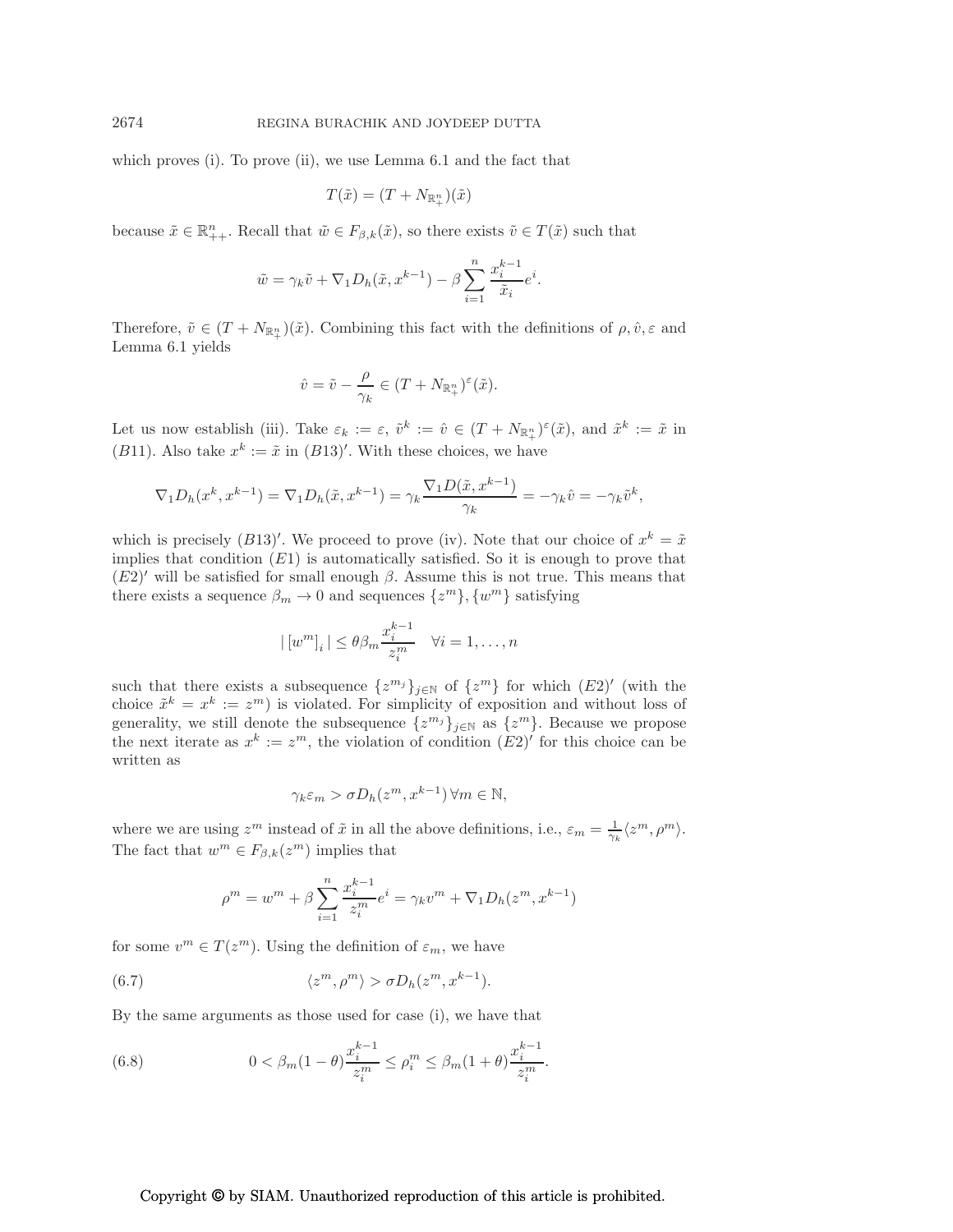Multiplying the above inequality  $z_i^m > 0$ , we obtain  $z_i^m \rho_i^m \leq \beta_m (1 + \theta) x_i^{k-1}$ . Also using (6.7), we can conclude that

$$
\sigma D_h(z^m, x^{k-1}) < \langle z^m, \rho^m \rangle \leq \beta_m (1+\theta) ||x^{k-1}||_1,
$$

where  $||u||_1 = \sum_{i=1}^n |u_i|$  is the  $l_1$ -norm in  $\mathbb{R}^n$ . Now letting  $m \to \infty$ , i.e., when  $\beta_m \to 0$ in the above inequality, we conclude using Lemma 2.4 that  $z^m \to x^{k-1}$ . Now using this fact, we can conclude from (6.8) that  $\rho^m \to 0$ . Now from the definition of  $\rho^m$  and the last two facts, we conclude that  $v^m \to 0$ . Altogether, we have that  $z^m \to x^{k-1}$ ,  $v^m \in T(z^m)$ , and  $v^m \to 0$ . By maximal monotonicity, the graph of T is closed, so we conclude that  $0 \in T(x^{k-1})$ , a contradiction. This proves that for  $\beta > 0$  small enough, we must satisfy condition  $(E2)'$ . This completes the proof.

We have thus established that (6.5) provides suitable approximated solutions for our method. The following result proves that these approximate solutions  $x$  can be updated in a natural way. More precisely, if the norm of some  $v \in F_{\beta,k}(x)$  is small enough, then  $x$  verifies  $(6.5)$ .

For  $r \geq 0$ , we denote by  $B[0, r]$  the closed ball of  $\mathbb{R}^n$ , with radius r and center  $0 \in \mathbb{R}^n$ .

THEOREM 6.3. *Assume that*  $0 \notin T(x^{k-1})$ *. Fix*  $\theta > 0$  *and*  $\beta > 0$ *. There exists* δ > 0 *small enough for which the following is true.*

If  $F_{\beta,k}(x) \cap B[0,\delta] \neq \emptyset$ , then (6.5) holds for x with parameters  $\theta$ ,  $\beta$ .

*Proof.* For simplicity of exposition, denote  $F_{\beta,k}$  by F. To prove the claim, we will show that if the sequence  $\{(x^j, v^j)\} \subset G(F)$  satisfies  $v^j \to 0$ , then for j large enough we must have

(6.9) 
$$
|\left[v^j\right]_i x_i^j| < \theta \beta x_i^{k-1}.
$$

Fix therefore a sequence  $\{(x^j, v^j)\} \subset G(F)$  such that  $v^j \to 0$ , and let  $x^*$  be such that  $0 \in F(x^*)$ . Such  $x^*$  exists by surjectivity of  $F = F_{\beta,k}$ . It is enough to prove that the sequence  ${x<sup>j</sup>}$  is bounded because in this case, (6.9) will be true for j large enough. Indeed, if  $\{x^j\}$  is bounded, then the left-hand side of the inequality (6.9) tends to zero and the right-hand side is a fixed positive number, so for  $j$  large enough, the inequality in (6.9) will hold. Therefore, let us prove that  $\{x^{j}\}\$ is bounded. We can write

(6.10) 
$$
L_j := \langle x^j - x^*, v^j - 0 \rangle
$$

$$
\geq \sum_{i=1}^n \left( x_i^j - x_i^* \right) \left[ \ln \left( \frac{x_i^j}{x_i^*} \right) + \beta x_i^{k-1} \left( \frac{1}{x_i^*} - \frac{1}{x_i^j} \right) \right] =: R_j,
$$

where we used the definition of F, the fact that  $0 \in F(x^*)$ , and the monotonicity of T. For all  $i \in \{1, ..., n\}$ , define  $\varphi_i : \mathbb{R}_{++} \to \mathbb{R}$  as  $\varphi_i(t) := \ln(t) - \frac{\beta x_i^{k-1}}{t}$ . Then  $\varphi_i$  is strictly increasing for all  $i \in \{1, \ldots, n\}$ . Hence, each term of the sum  $R_j$  is nonnegative, and therefore it is bounded below by any of its individual terms:

(6.11) 
$$
R_j \ge (x_i^j - x_i^*) \left[ \ln \left( \frac{x_i^j}{x_i^*} \right) + \beta x_i^{k-1} \left( \frac{1}{x_i^*} - \frac{1}{x_i^j} \right) \right]
$$

$$
= (x_i^j - x_i^*) \left[ \varphi_i(x_i^j) - \varphi_i(x_i^*) \right]
$$

$$
= |x_i^j - x_i^*| \ |\varphi_i(x_i^j) - \varphi_i(x_i^*)| \ge 0.
$$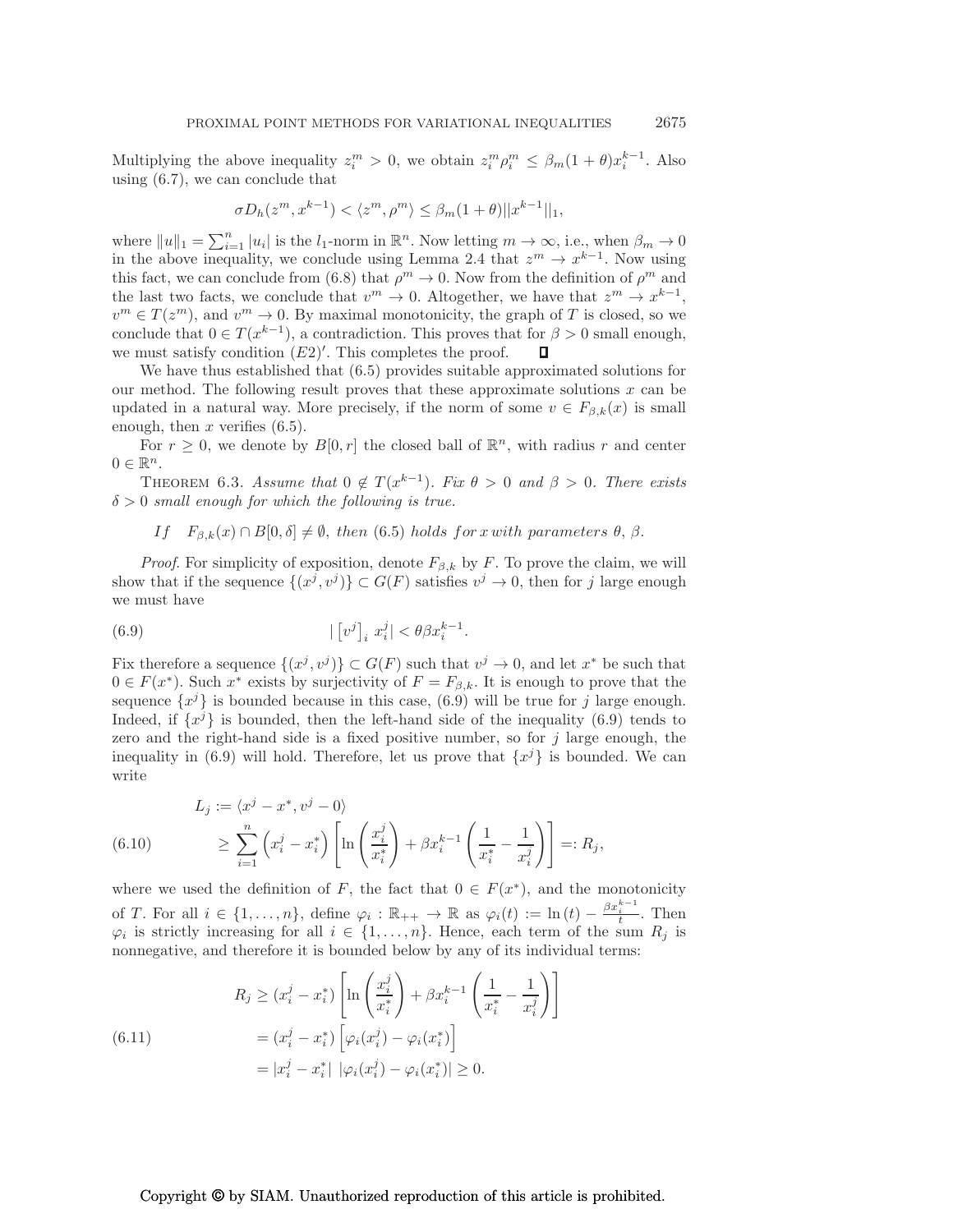Using also the Cauchy–Schwartz inequality and the fact that the  $l_2$ -norm is smaller than *n* times the  $l_{\infty}$ -norm, we can write

(6.12) 
$$
L_j \leq ||v^j|| ||x^j - x^*|| \leq n ||v^j|| ||x^j - x^*||_{\infty}.
$$

If the sequence  $\{x^j\}$  is unbounded, then there exists an infinite set  $J \subset \mathbb{N}$  and an index  $i_0 \in \{1, ..., n\}$  such that  $\lim_{j \in J, j \to \infty} ||x^j - x^*||_{\infty} = \lim_{j \in J, j \to \infty} |x_{i_0}^j - x_{i_0}^*| = \infty$ . Such an index  $i_0$  must exist because we have a finite number of coordinates, and hence one of these coordinates must verify the equality  $||x^j - x^*||_{\infty} = |x_{i_0}^j - x_{i_0}^*|$  an infinite number of times. Combining these facts with  $(6.10)$ ,  $(6.12)$ , and  $(6.12)$  for  $i = i_0$ , we can write for  $j \in J$ 

$$
n||v^j|| ||x^j - x^*||_{\infty} \ge R_j \ge |x_{i_0}^j - x_{i_0}^*| |\varphi_{i_0}(x_{i_0}^j) - \varphi_{i_0}(x_{i_0}^*)|
$$
  
=  $||x^j - x^*||_{\infty} |\varphi_{i_0}(x_{i_0}^j) - \varphi_{i_0}(x_{i_0}^*)|,$ 

which simplifies to

$$
||v^j|| \ge \frac{|\varphi_{i_0}(x_{i_0}^j) - \varphi_{i_0}(x_{i_0}^*)|}{n}
$$

.

The definition of the coordinate  $i_0$  implies, in particular, that  $\lim_{j\in J, j\to\infty} x_{i_0}^j = +\infty$ . The latter fact yields  $\lim_{t\to\infty} \varphi_{i_0}(t) = +\infty$ . Altogether, we have that the right-hand side of the expression above tends to infinity for  $j \in J$ ,  $j \to \infty$ , while the left-hand side tends to zero. This entails a contradiction, and therefore the sequence  $\{x^j\}$  is bounded. As mentioned before, this proves the statement of the theorem.

7. Concluding remarks. Using the concept of proximal distances introduced in [2], we have presented here two families of inexact proximal point methods. One of them (Definition 3.1) uses generalized distances which have a quadratic-like behavior, such as double regularizations and log-quadratic distances. In particular, we show that Definition 3.1 includes the hybrid proximal method of [28] as a particular case. More precisely, when  $H_d(x,y) = \frac{\|x-y\|^2}{2}$  $\frac{-y_{\parallel}}{2}$ , then the method we propose is equivalent to the hybrid proximal method of  $\left[\frac{28}{128}\right]$ . Therefore, Definition 3.1 provides a unifying setting for the analysis of different kinds of regularizations with relative errors, such as quadratic, log-quadratic, and double regularizations.

The second inexact criterion, which is given in Definition 3.2, is used for the Bregman distance induced by the function  $h(x) = \sum_{i=1}^{n} x_i \ln(x_i)$ . As far as we know, there is no convergence analysis for this kind of regularization when the operator is not paramonotone. With the setting of Definition 3.2, we proved convergence of the proximal method in section 5. We believe that our general setting is precisely what allows for the proof of convergence in this case, and we could say that this is a theoretical advantage of our scheme. Finally, we show in section 6 that the latter theoretical advantage can also become practical because the relative error and the enlargement of T can be of help in specific implementations. More precisely, Definition 3.2 allows for a specific useful algorithm based on the Bregman distance  $D_h$ . In our specific implementation, we avoid the extragradient step in the computations by using the enlargement of  $T$ . These advantageous features, which are new for this generalized distance, cannot be obtained by using a summable error framework nor by using exact values of T in the iterations.

Acknowledgments. The authors are very thankful to two anonymous referees and to the associate editor Heinz Bauschke for several helpful and constructive comments, which greatly contributed to the improvement of the manuscript. The authors are also thankful to Shoham Sabach for his careful reading of the manuscript.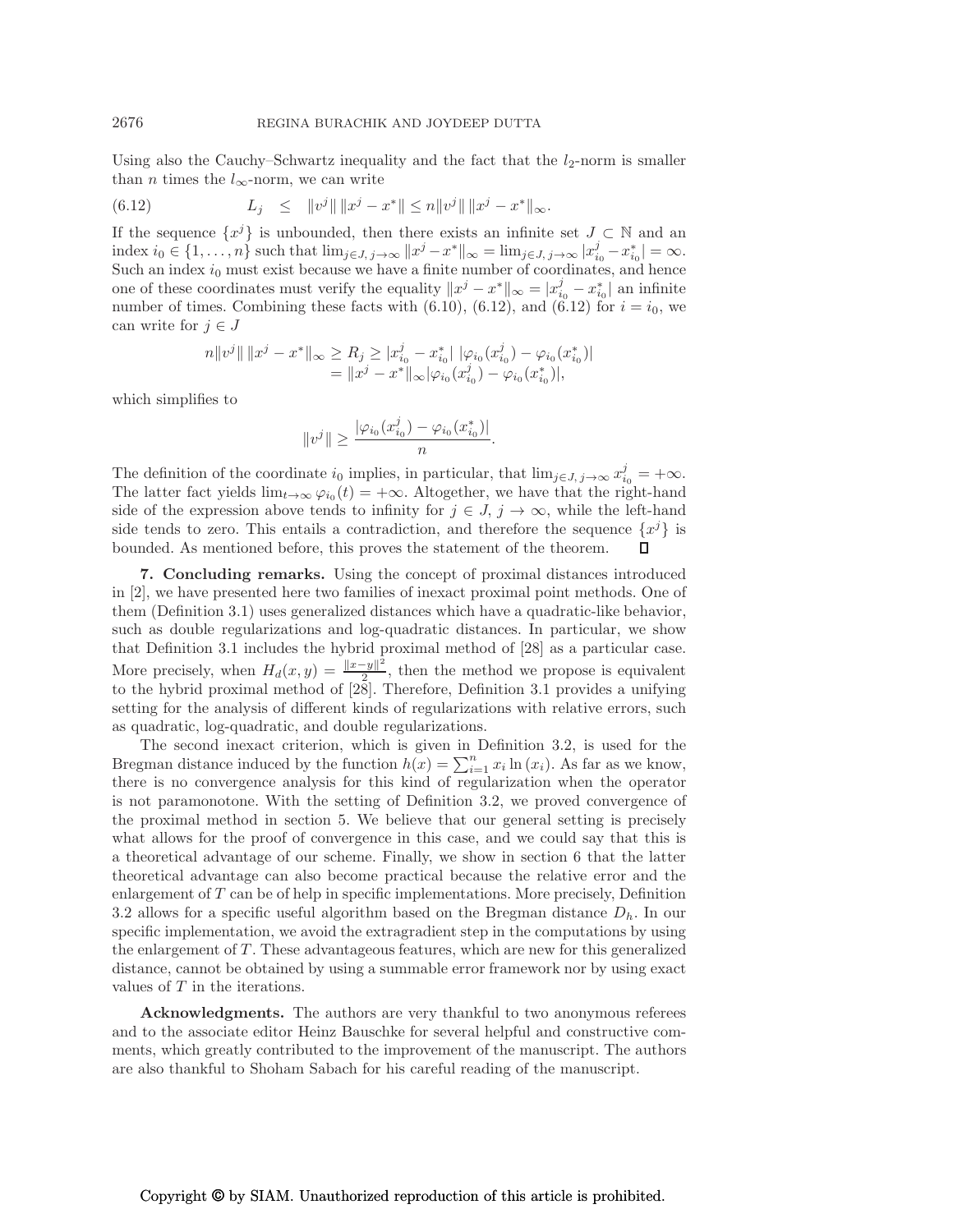#### REFERENCES

- [1] A. AUSLENDER AND M. HADDOU, *An interior proximal method for convex linearly constrained problems and its extension to variational inequalities*, Math. Program., 71 (1995) pp. 77–100.
- [2] A. Auslender and M. Teboulle, *Interior gradient and proximal methods for convex and conic optimization*, SIAM J. Optim., 16 (2006), pp. 697–725.
- [3] A. Auslender and M. Teboulle, *Interior projection-like methods for monotone variational inequalities*, Math. Progr., 104 (2005), pp. 39–68.
- [4] A. Auslender, M. Teboulle, and S. Ben-Tiba, *Interior proximal and multiplier methods based on second order homogeneous kernels*, Math. Oper. Res., 24 (1999), pp. 645–669.
- [5] A. Auslender, M. Teboulle, and S. Ben-Tiba, *Coupling the logarithmic-quadratic proximal method and the block nonlinear Gauss–Seidel algorithm for linearly constrained convex minimization*, in Ill-posed Variational Problems and Regularization Techniques, M. Thera and R. Tichatschke, eds., Springer, Berlin, 1999, pp. 35–47.
- [6] A. Auslender, M. Teboulle, and S. Ben-Tiba, *A logarithmic-quadratic proximal method for variational inequalities*, Comput. Optim. Appl., 12 (1999), pp. 31–40.
- [7] A. Ben-Tal and M. Zibulevsky, *Penalty/barrier multiplier methods for convex programming problems*, SIAM J. Opt., 7 (1997), pp. 347–366.
- [8] R. S. Burachik and A. N. Iusem, *Enlargement of monotone operators with applications to variational inequalities*, Set-Valued Anal., 5 (1997), pp. 159–180.
- [9] R. S. Burachik and A. N. Iusem, *A generalized proximal point algorithm for the variational inequality problem in a Hilbert space*, SIAM J. Opt., 8 (1998), pp. 197–216.
- [10] R. S. Burachik and A. N. Iusem, *Set-Valued Mappings and Enlargements of Monotone Operators*, Springer Optimization and Its Applications, Vol. 8, Springer, New York, 2007.
- [11] R. S. BURACHIK, C. A. SAGASTIZÁBAL, AND B. F. SVAITER,  $\epsilon$ -enlargements of maximal mono*tone operators: theory and applications*, in Reformulation: Nonsmooth, Piecewise Smooth, Semismooth and Smoothing Methods, M. Fukushima and L. Qi, eds., Appl. Optim., Vol 22, Kluwer Academic Publishers, Dordrecht, 1999, pp. 25–43.
- [12] R. S. Burachik and B. F. Svaiter, ε*-enlargements of maximal monotone operators in Banach spaces*, Set-Valued Anal., 7 (1999), pp. 117–132.
- [13] R. S. Burachik and B. F. Svaiter, *A relative error tolerance for a family of generalized proximal point methods*, Math. Oper. Res., 26 (2001), pp. 816–831.
- [14] Y. Censor, A. N. Iusem, and S. A. Zenios, *An interior point method with Bregman functions for the variational inequality problem with paramonotone operators*, Math. Program., 81 (1998), pp. 373–400.
- [15] G. Chen and M. Teboulle, *Convergence analysis of a proximal-like minimization algorithm using Bregman functions*, SIAM J. Optim., 3 (1993), pp. 538–543.
- [16] J. Eckstein, *Approximate iterations in Bregman-function-based proximal algorithms*, Math. Program., 83 (1998), pp. 113–123.
- [17] J. Eckstein and P. J. S. Silva, *Double-regularization proximal methods, with complementarity applications*, Comput. Optim. Appl., 33 (2006), pp. 115–156.
- [18] J. Eckstein, *Nonlinear proximal point algorithms using Bregman functions, with applications to convex programming*, Math. Oper. Res., 18 (1993), pp. 202–226.
- [19] P. Eggermont, *Multiplicative iterative algorithms for convex programming*, Linear Algebra Appl., 130 (1990), pp. 25–42.
- [20] A. N. Iusem, B. F. Svaiter, and M. Teboulle, *Entropy-like proximal methods in convex programming*, Math. Oper. Res., 19 (1994), pp. 790–814.
- [21] A. N. Iusem and M. Teboulle, *Convergence rate analysis of nonquadratic proximal and augmented Lagrangian methods for convex and linear programming*, Math. Oper. Res., 20 (1995), pp. 657–677.
- [22] K. C. Kiwiel, *Proximal minimization methods with generalized Bregman functions*, SIAM J. Control Optim., 35 (1997), pp. 1142–1168.
- [23] L. Lewin, ed., *Structural Properties of Polilogarithms*, Math. Surveys Monogr., Vol 37, Amer. Math. Soc., Providence, RI, 1991.
- [24] T. R. Rockafellar, *Monotone operators and the proximal point algorithm*, SIAM J. Control Optim., 14 (1976), pp. 877–898.
- [25] T. R. Rockafellar, *Convex Analysis*, Princeton University Press, Princeton, NJ, 1970.
- [26] M. V. Solodov and B. F. Svaiter, *An inexact hybrid generalized proximal point algorithm and some new results on the theory of bregman functions*, Math. Oper. Res., 25 (2000), pp. 214–230.
- [27] P. J. da Silva, J. Eckstein, and C. Humes, Jr., *Rescaling and stepsize selection in proximal methods using separable generalized distances*, SIAM J. Optim., 12 (2001), pp. 238–261.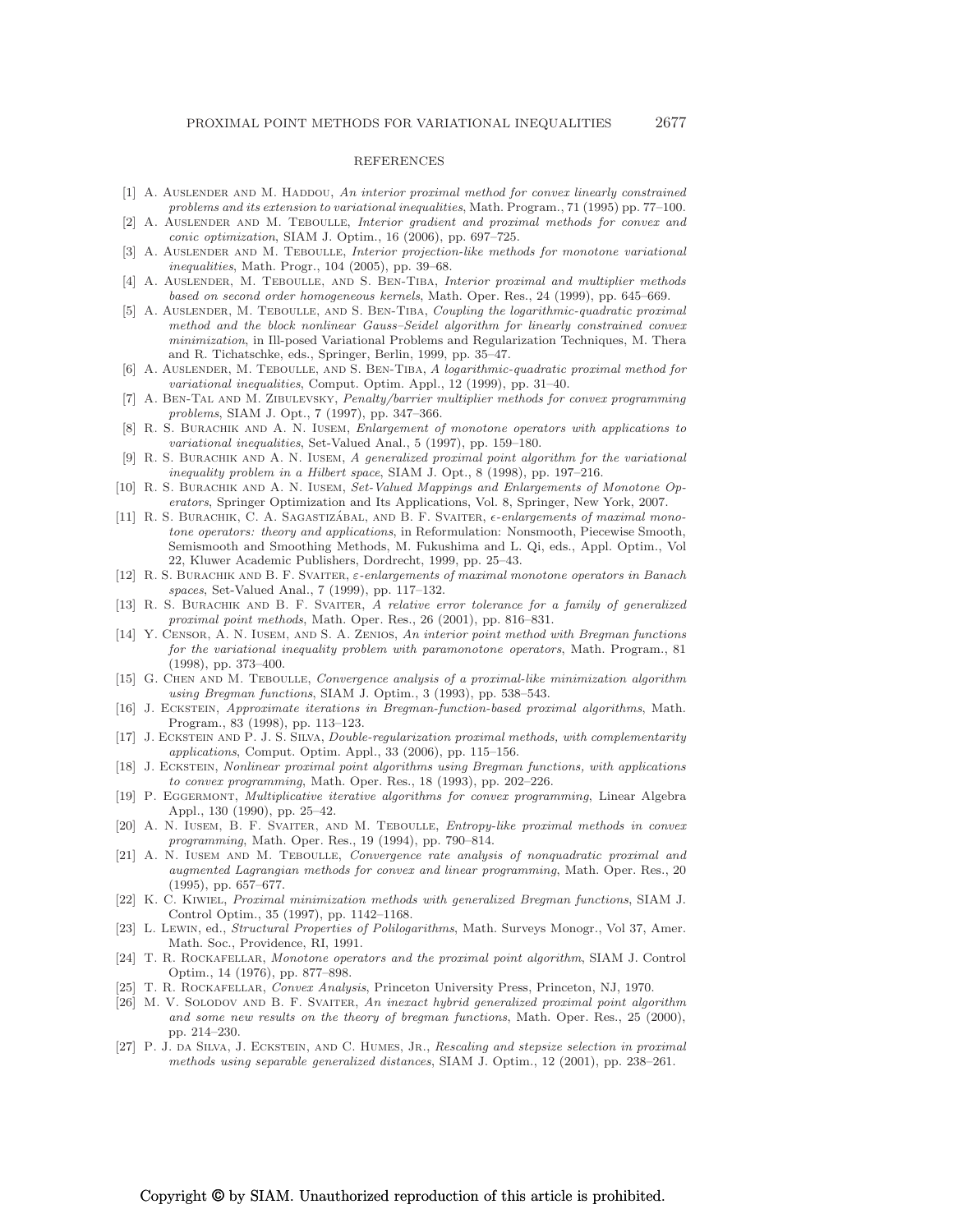## 2678 REGINA BURACHIK AND JOYDEEP DUTTA

- [28] M. V. Solodov and B. F. Svaiter, *A unified framework for some inexact proximal point algorithms*, Numer. Funct. Anal. Optim., 22 (2001), pp. 1013–1035.
- [29] M. V. SOLODOV AND B. F. SVAITER, *Error bounds for proximal point subproblems and associated inexact proximal point algorithms*, Math. Program. Ser. B., 88 (2000), pp. 371–389.
- [30] M. Teboulle, *Entropic proximal mappings with application to nonlinear programming*, Math. Oper. Res., 17 (1992), pp. 670–690.
- [31] M. Teboulle, *Convergence of proximal-like algorithms*, SIAM J. Optim., 7 (1997), pp. 1069– 1083.
- [32] P. Tseng and D. Bertsekas, *On the convergence of exponential multiplier method for convex programming*, Math. Program., 60 (1993), pp. 1–19.